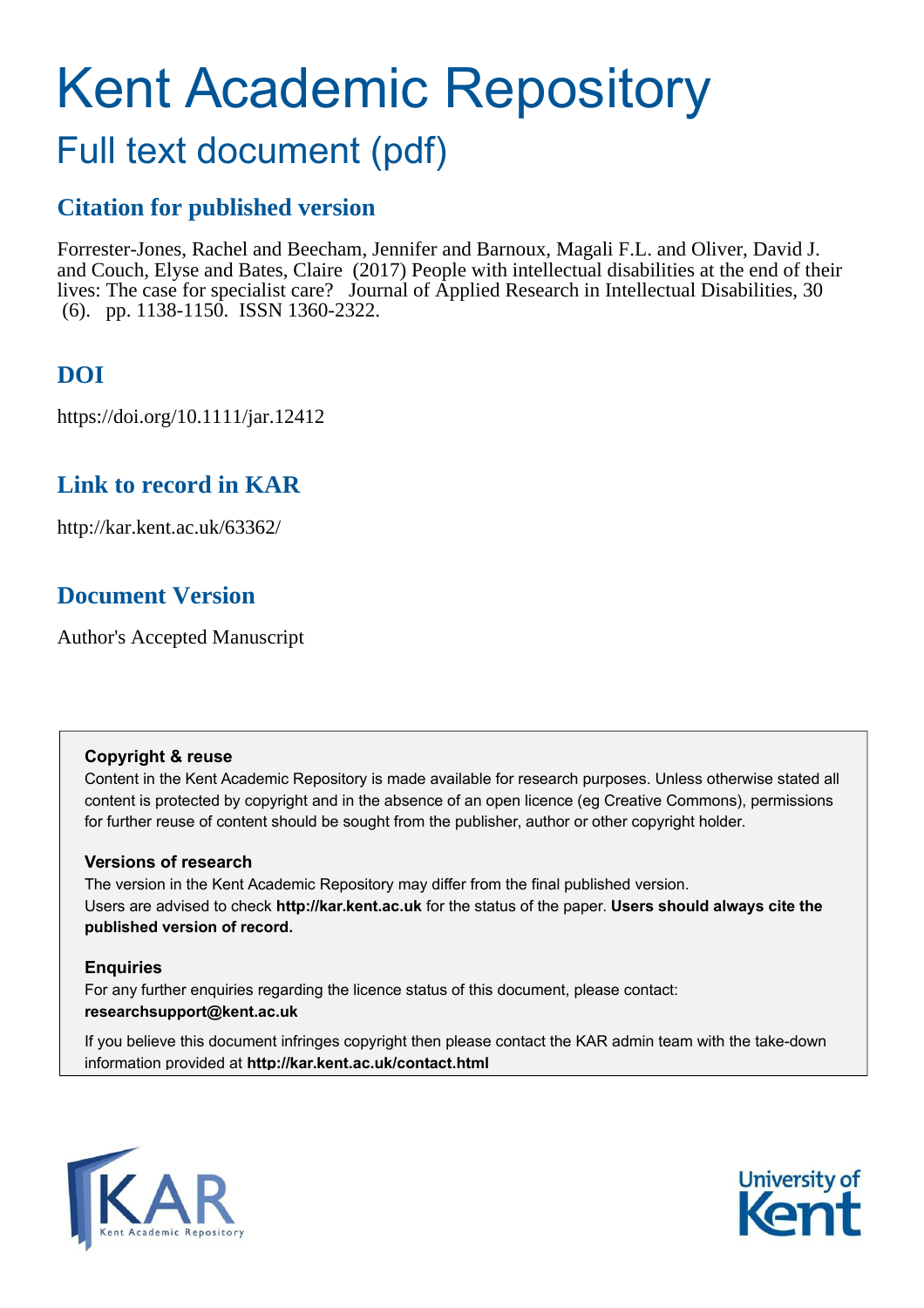#### **Introduction**

People with intellectual disabilities (ID) generally die earlier than those without ID (Public Health England, 2014). Health care improvements however, mean that individuals with ID, and in particular, those with mild ID and Down syndrome are now living closer to the ages of those in the general population (Emerson & Hatton, 2008; Tuffrey-Wijne, McLaughlin, Curfs et al., 2016; World Health Organisation, 2011;). Living longer is accompanied by age associated diseases such as cancer (Tuffrey-Wigne, 2015), respiratory disease, and coronary heart disease (Plichart, Barberger-Gateau, Tzourio et al., 2010; Winter, Echteld, & Evenhuis, 2013). Adults with Down syndrome in particular, also have an increased risk of Alzheimer's disease at an earlier age than the general population (Stancliffe, Larson, Engler, Taub, Fortune, & Bershadsky, 2012) and whilst results from cross-sectional and longitudinal studies show variability in terms of age of onset, Ballard, Mobley, Hardy, Williams, and Corbett's (2016) review of epidemiological studies indicate a prevalence rate of 40% for those over 50 years old increasing to 50% for those over 60 years old. There is therefore often a period of decline which is more prolonged for people with ID than it might have been twenty or so years ago. Declines in physical mobility, restricted transport and access to social activities, as well as the death of family and friends also means that those who enter this time of decline may have small social networks, and/or perceived lack of social support (Forrester-Jones, 2014) though hither-to there has been no research charting this. Mindful of social inclusion philosophy, it may be argued that understanding and meeting the health and social care needs of declining and terminally ill older people with ID requires additional specialist support (Bigby, Bowers, & Webber, 2011; Bischoff, Sudore, Miao, et al., 2013; Janicki & Dalton, 2000); with palliative care becoming appropriate but with new challenges associated with ID. Nevertheless, service provision currently appears to be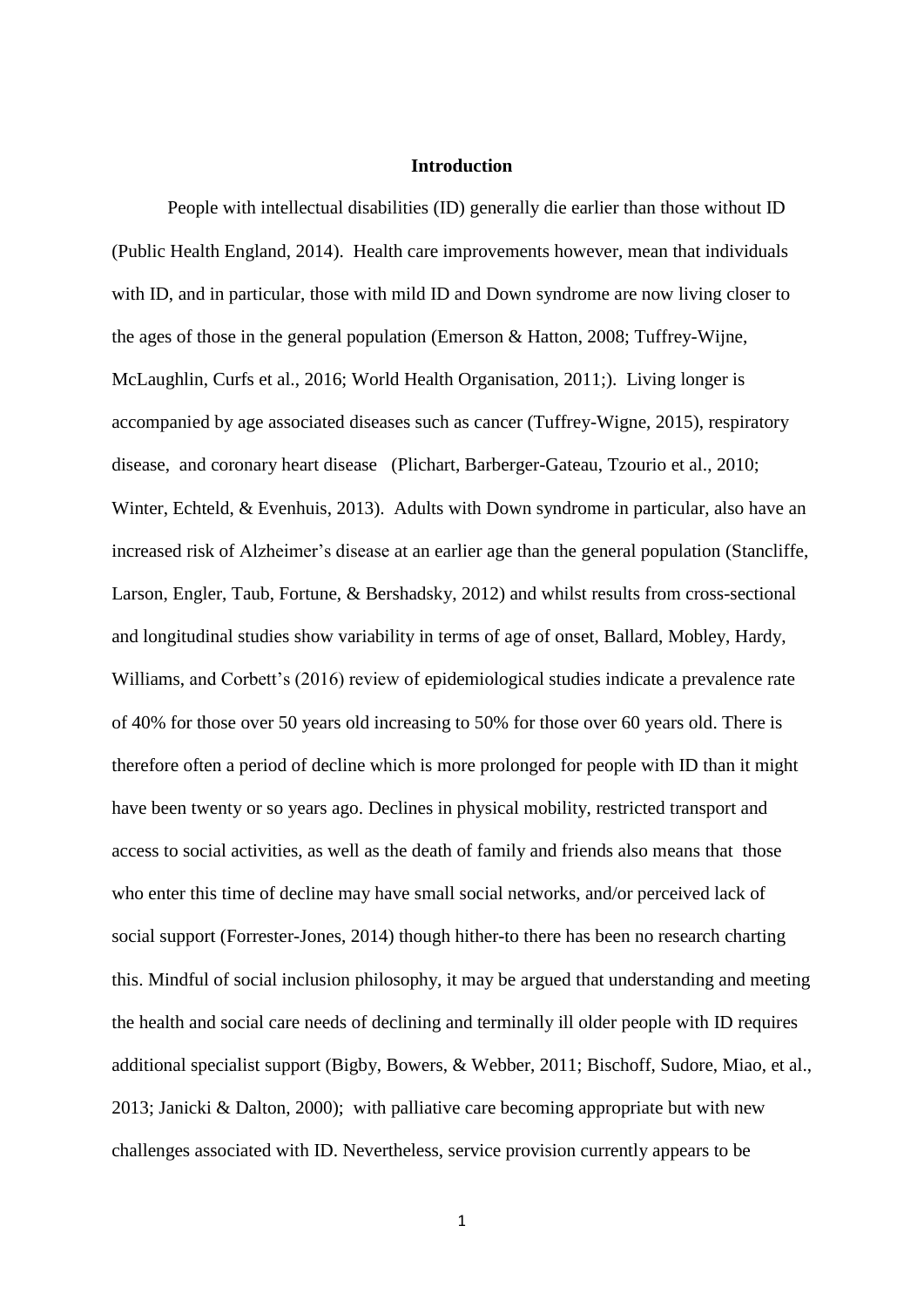fragmented with little choice, (Bigby et al., 2011; Hatzidimitriadou & Milne, 2005) or support for individuals to make their own decisions about the type of palliative and end-oflife care they would prefer (Kirdendall, Linton, & Farris, 2016) and many older people with ID who are close to the end of their lives receive non-specialist, inappropriate care by inadequately trained staff (Bekkema et al., 2014; Ellison & Rosielle 2008; Thompson et al., 2004). Recognition of this has until recently however, been largely neglected in service provision (Mencap, 2012) and research (Wiese et al., 2012). Whilst policy and research around improving the quality of palliative and end-of-life care for people with ID in residential and nursing homes (National Health and Medical Research Council, 2005; NEoLC, 2010) has mirrored growing concern about the appropriateness of hospital as the place of death for the general population (Tuffrey-Wijne et al., 2015), little has been published about possible specialist care homes for people with ID who are dying.

The aim of this research was therefore to explore the organisational context of a specialist palliative and end-of-life care home (i.e., to our knowledge the only one in the UK) to see how it related to the quality of life of people with ID who were approaching the end of their lives. We also wished to identify the care costs. The objective was to gain insights into the particular phenomenon of a specialist service, and to assess whether it provided a positive environment for people who lived and worked there.

#### **Method**

#### **Setting**

The voluntary sector purpose built residence, pseudonym Leesdown House (LH), located in the South of England was a specialist, high dependency registered nursing home for older people with ID with multiple needs including dementia and terminal illnesses. Opened in May 2010, its mission was to ensure that each individual was valued, and enjoyed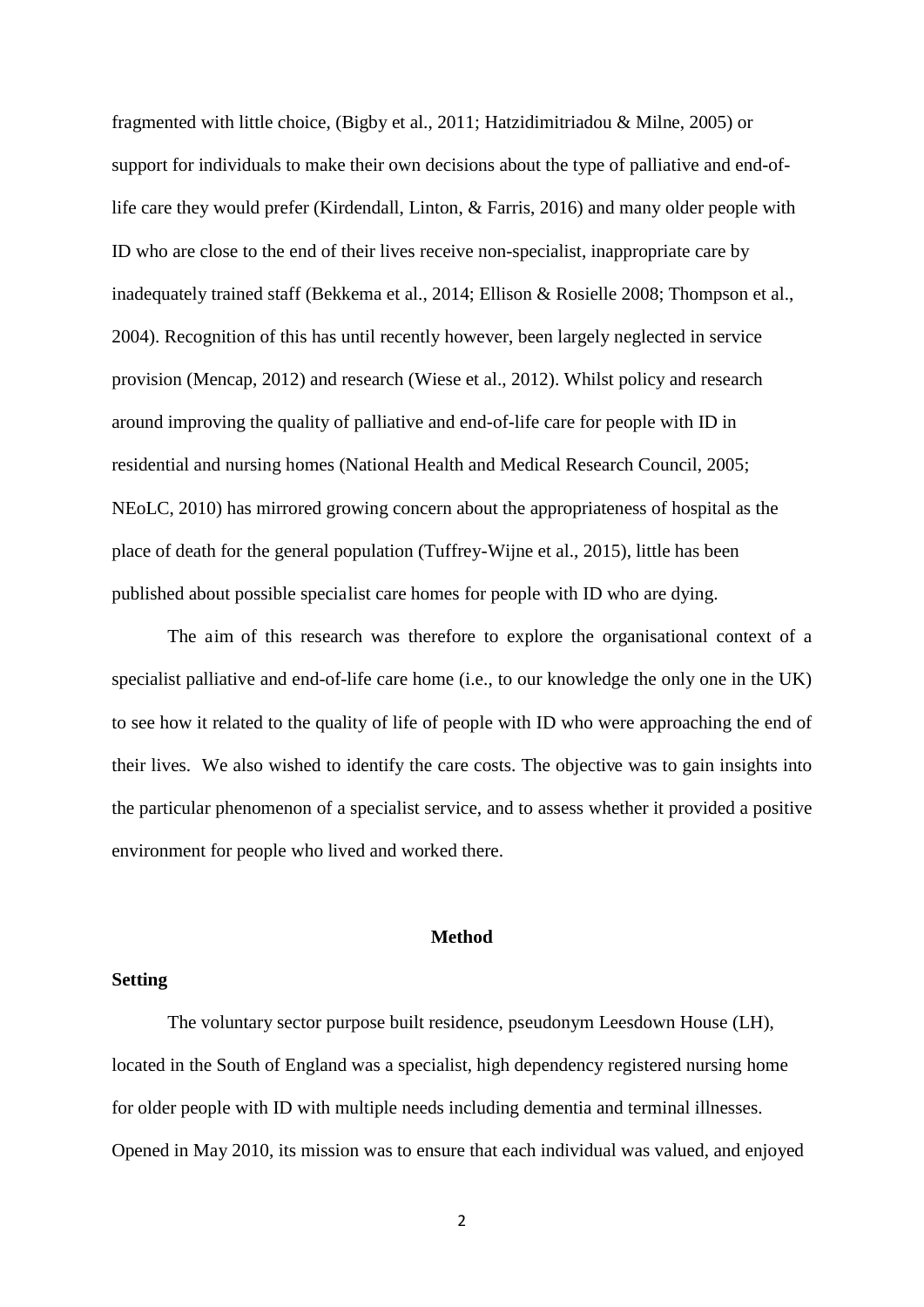a happy and lively environment whilst receiving the best possible nursing and palliative care. At the time of the study, the home had 15 residents (i.e., maximum capacity). There was a relatively stable (i.e., in terms of staff turnover) support staff group (i.e., 25 whole time equivalent). Six support staff were on duty in the morning, five during the afternoon and evening, and a nurse with two support staff overnight. During the day, either the manager or the deputy manager was on duty plus a cleaner, an estate worker, and kitchen staff. LH also had an on-site specialist activity centre, with three 'activity staff' working from 10am to 5pm weekdays. At the time of the study, a sensory garden and vegetable plot had recently been planted and fund-raising for a new sensory room was underway. The entrance hall to LH was designed as an informal seating area with a CD player and books, and there was also a lounge/dining area and a couple of 'sun rooms'. Residents could use any part of the home at any time. Spatially low density with a high staff ratio, LH was believed to be the first specialised establishment offering end-of-life care in the UK.

#### **Design**

A single instrumental case study design was used in line with Yin's (2014) rationale. As common when using an instrumental single case-study design (Flick, 2008) a mixedmethods approach was used to record different perspectives, which were then triangulated to reveal alternative meanings (Stake, 2003). For residents where assent from consultees was obtained, interviews about residents were conducted with 2 staff members (1 support worker, 1 activity instructor) to increase data reliability and help reduce proxy bias. The interviews asked about each resident's social support networks, choice, and quality of life. Four separate 60 minute focus groups with staff were facilitated to explore staff experiences of working at LH. Data collection took place during 2014/15.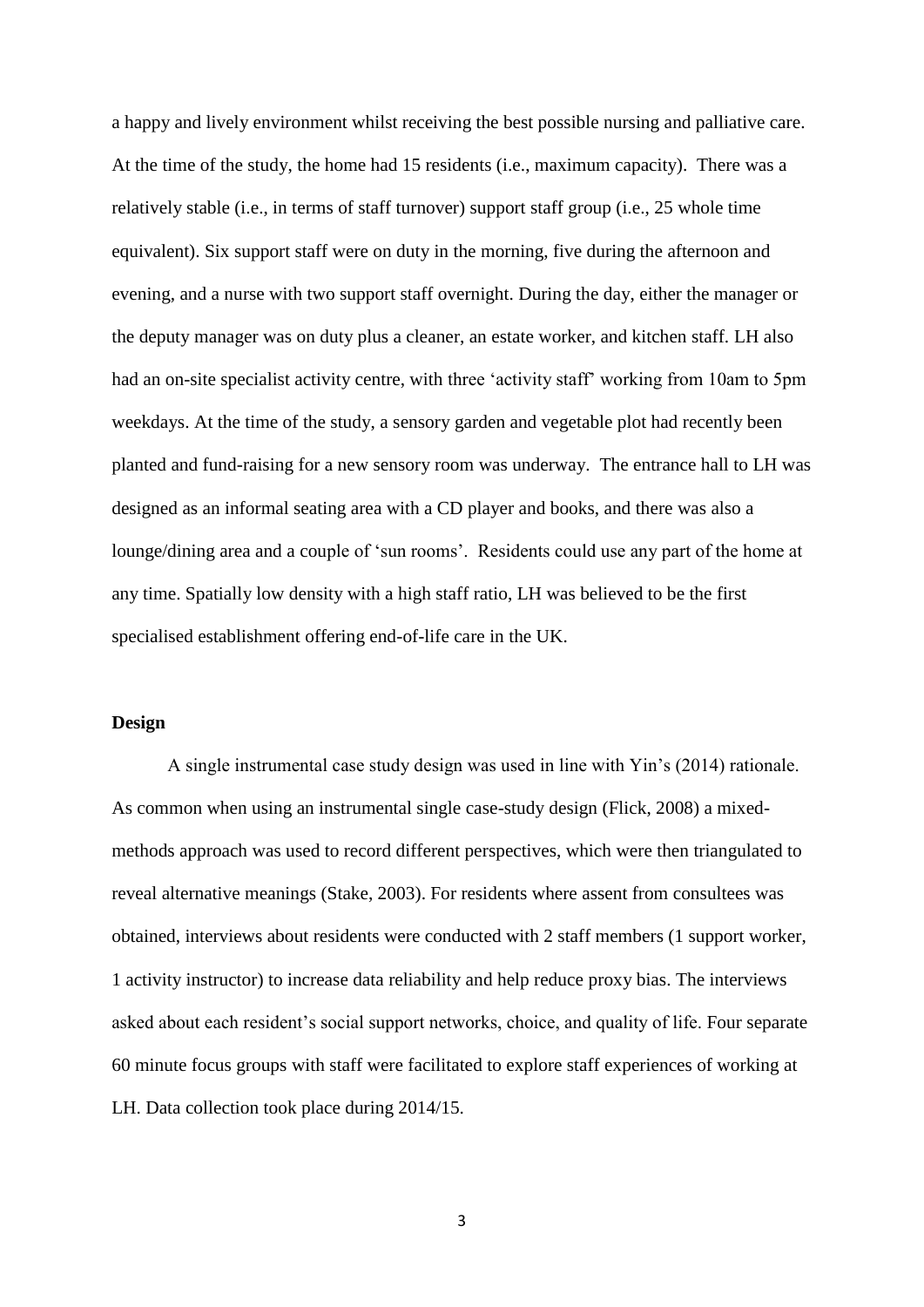#### **Participants**

Using a purposive sampling strategy, consultee assent was received for 9 (7 females: 2 males) of the 15 residents. Consultee assent was refused for 4 individuals, 1 resident died and 1 arrived at LH too close to the project start for staff to provide informed opinions about them. No data was collected to compare participants to non-participants. The Home Manager (HM) and 15 of the 40 staff were randomly selected and invited to participate; 14 staff consented to participate.

The mean age of the nine resident participants was 53 yrs (range  $24-68$ ; SD = 13.68). Their mean age on entering LH was 49 yrs. All of the participants had multiple medical diagnoses in addition to ID; 6 individuals also had dementia, 8 also had physical disabilities, and 1 also had mental health problems. All of the participants were also deemed to be either terminally ill and/or entering the latter/last stages of their lives, and they had lived at LH for between 5 and 48 months ( $M = 25.89$ ;  $SD = 15.46$ ) having previously lived in residential care homes (n = 5) or with their families (n = 3) or in supported living (n = 1). All were White British and single. One participant had an educational qualification and had previously been employed. Of the 14 staff participants, 12 were female, and all were White British. Ages ranged from 20 to 63yrs ( $M = 39.71$ ;  $SD = 13.19$ ). Five had a Health and Social Care Qualification, three had a higher education qualification, four had completed school/college and two had no qualifications. All had worked as carers for older adults with ID for at least 5 years.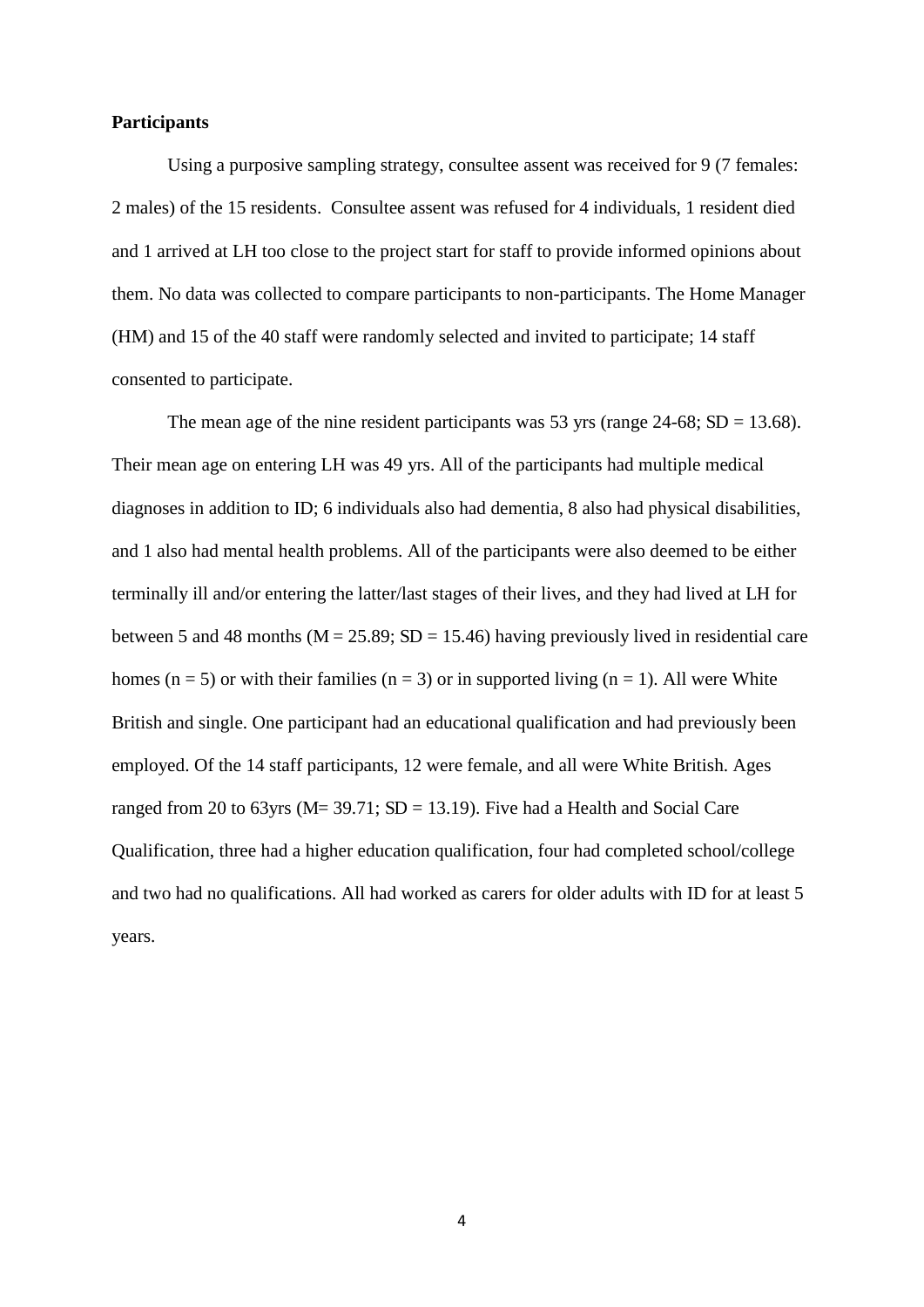#### **Materials and Measures**

#### **Quantitative measures.**

- 1. Resident background information interview;
- 2. DEMQOL-Proxy (Smith et al., 2005): a 31 item scale to measure health related quality of life of residents including individual's feelings/mood, memory concerns, and worries/concerns they had around aspects of their everyday lives over the previous week. Internal reliability analyses produced the following cronbach alpha –  $\alpha$  = 0.79 (acceptable, according to George & Mallary, 2003).
- 3. The Resident Choice Scale (Hatton et al., 2004): a 26-item scale, to assess opportunities for self-determination in residential settings in a range of areas of life (e.g. where they ate, who they lived with). Internal reliability analyses produced the following cronbach alpha -  $\alpha$  = 0.85 (good).
- 4. Social Network Guide (SNG). This instrument was developed from a previous ethnography of people with mental illness (Forrester-Jones & Grant, 1997). Adapted from Tracy and Abell (1994), it maps the structural size, membership, density (i.e., the proportion of network members who are interconnected; Brugha et al., 1993, p. 124), interactional (i.e., reciprocity, frequency, duration, and closeness) and supportive (i.e., companionships and decision-making) components of individual's networks. A fuller version of the SNG (Forrester-Jones et al., 2006, 2012; Bhardwaj et al., in press) is published elsewhere (Forrester-Jones & Broadhurst, 2007).

The above instruments were administered by interview with key staff who knew the participant well.

#### **Qualitative methods.**

1. For the focus groups, open-ended questions were developed from previous literature to explore staff roles and experiences of working at LH;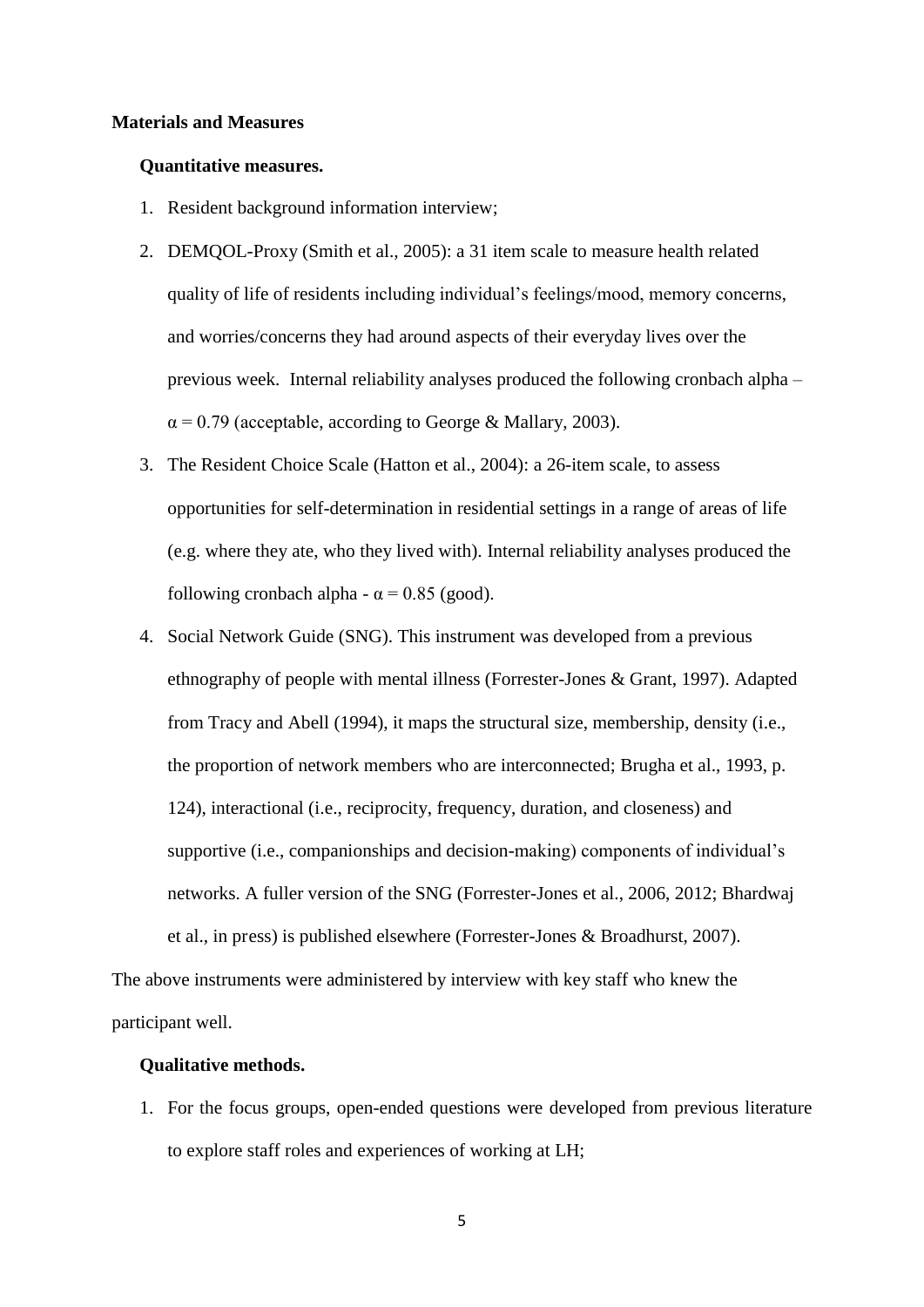2. Informal participant observation was carried out by one of the authors to note the general levels of activity in the home on a number of consecutive days by one of the authors.

#### **Costs estimation method.**

A short pre-specified topic guide was used in the interview (November 2014) with the HM who was closely involved with all aspects of running the home. The interview covered funding, staffing and other inputs, services provided on-site, and the level of off-site services used by residents (i.e., not individually identified) over the past year (Beecham, 1995). These data, combined with a commentary from the Chair of Trustees, information from publicly available documents (e.g., CQC Review, Charity Commission submissions, and a compendium of nationally-applicable unit costs) allowed the full costs of care at LH care to be estimated (Beecham, 2000; Curtis, 2013).

#### **Procedure**

Personal and/or nominated consultees were sent information sheets and asked to sign assent forms; agreeing that the person with ID would participate in the research if they had capacity to do so. Staff were also given information sheets and asked to sign a consent form regarding their participation, and for interviews/focus groups to be digitally recorded. Staff were assured that participation or non-participation would not affect their employment or standing within the organisation. Staff work patterns meant we organised four focus groups with smaller numbers than hoped and one focus group was facilitated in the evening at the convenience of its members. We convened four single professional focus groups where possible to stimulate discussion with the potential for between group comparisons (emphasising quality rather than quantity) (Barbour, 2005). Thus one focus group consisted of 4 nurses (N); one had 3 support workers (SW); one had 2 support workers (SW), and one had 4 activity co-ordinators (AC) and 1 housekeeper (H). The HM was interviewed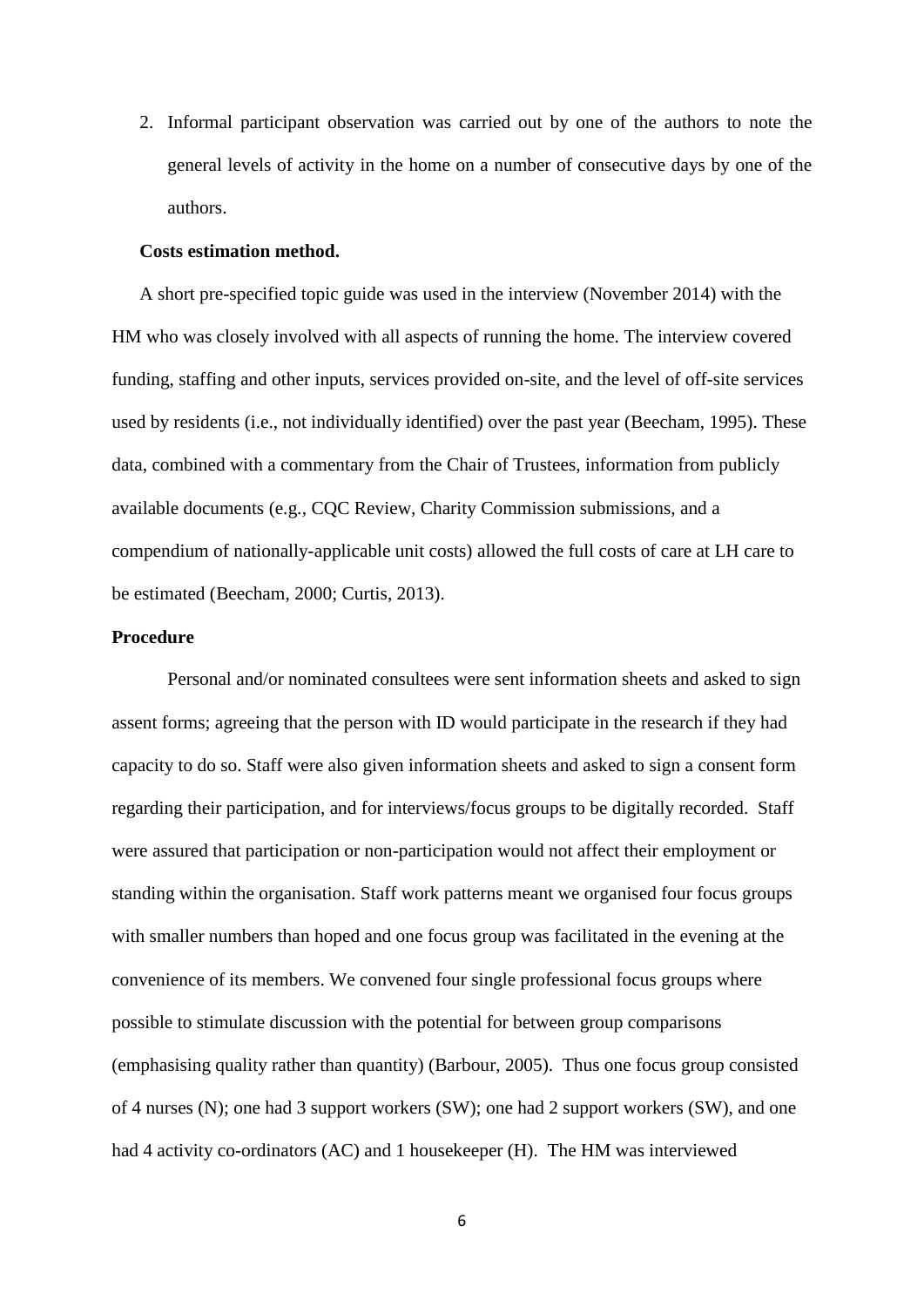separately to avoid staff feeling inhibited during their own focus groups. The interview questions with the HM were the same as those for the focus groups.

#### **Analyses**

Quantitative data on residents' quality of life, choice, and social networks were subjected to non-parametric descriptive analysis using SPSS v22. Network density, the proportion of network members who are interconnected, was calculated using the formula:

## $D = \Sigma N$  $\overline{\phantom{a}}$

## $P(p-1)$

where D represents density (range  $0-1.00$ ), p the total number of members of the 'social network' and N the number of contacts known by each member of it summed across all members (Brugha et al., 1993, p. 124).

Focus group interviews were transcribed verbatim and analysed using Braun and Clarke's (2006) 6 step thematic analysis process: familiarisation with the data (e.g., multiple reading of the transcripts); generating initial codes across the entire data set; searching for themes among codes whilst gathering quotes relevant to each potential theme; reviewing themes by checking if the identified themes worked in relation to the coded extracts and entire data set defining and naming themes; and finally writing the report.

The raw transcribed data was independently coded and categorised by one of the authors. Independent checks of the initial coding were performed by three of the other authors to aid accuracy and reliability. All potential themes were then discussed at length between these four authors until agreement of themes was reached (Charmaz, 2000). Three identified themes (presented below) were named, which represented staff views about working in the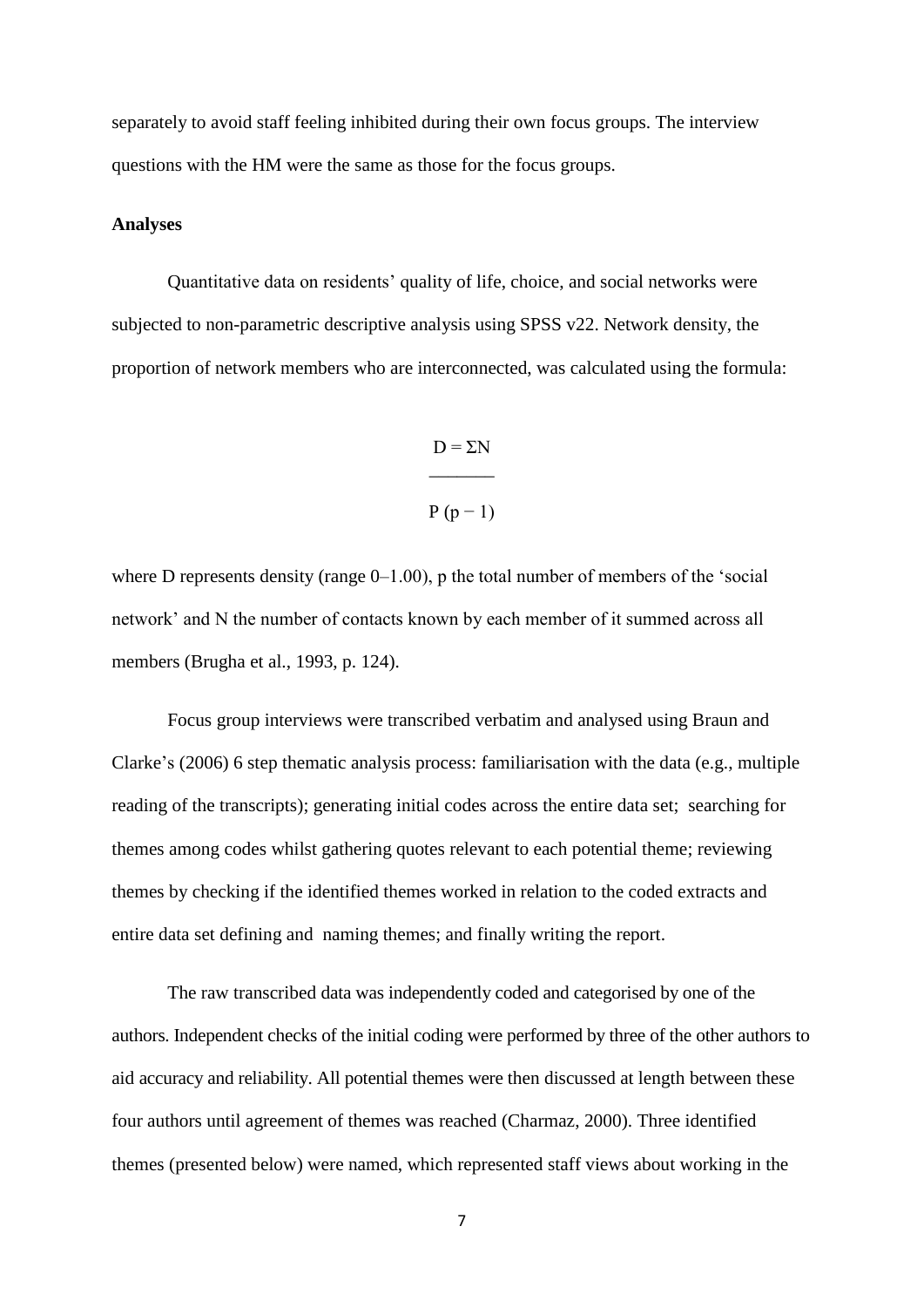study environment. Vivid and compelling quotes were selected from the data set to represent the themes (Braun and Clarke, 2006). By triangulating the data sets including content analysis of coding mission statements and field notes from informal participant observation and thematic analysis of interviews, a level of data corroboration and theoretical saturation of the phenomena was reached with no new relevant insights emerging (Bryman, 2001). We acknowledge however, that caution is required when claiming saturation in any small scale study (See Wray et al., 2007).

#### **Ethical Approval and Considerations**

The research was approved by the National Research Ethics Service (NHS) (REC reference 14/LO/0048). All of the residents with ID lacked capacity to consent to the research under the Mental Capacity Act (2005) criteria and so personal and/or nominated consultees were identified. Data were anonymised and active dialogue with the research participants was maintained to avoid concerns around privacy within this small-scale case study context (Stake, 2003). Feedback (which was aggregated and de-identified to protect anonymity within this small-scale study) was provided to LH via an accessible and interactive feedback session to which all participants were invited. A poster of the findings was displayed in the home in an accessible format.

#### **Results**

#### **Resident Quality of Life**

The sample had good health related quality of life as measured by the DEMQOL-Proxy ( $M = 112.44$ ;  $SD = 4.47$ ) where the range of total score was between 107 and 120. Individual overall quality of life ratings over the previous week ranged from fair to very good for all of the residents ( $M = 3.00$ ; SD = 0.87). Staff had relatively few concerns regarding residents' mood, memory, or aspects of residents' day to day lives (see Tables 1, 2, & 3).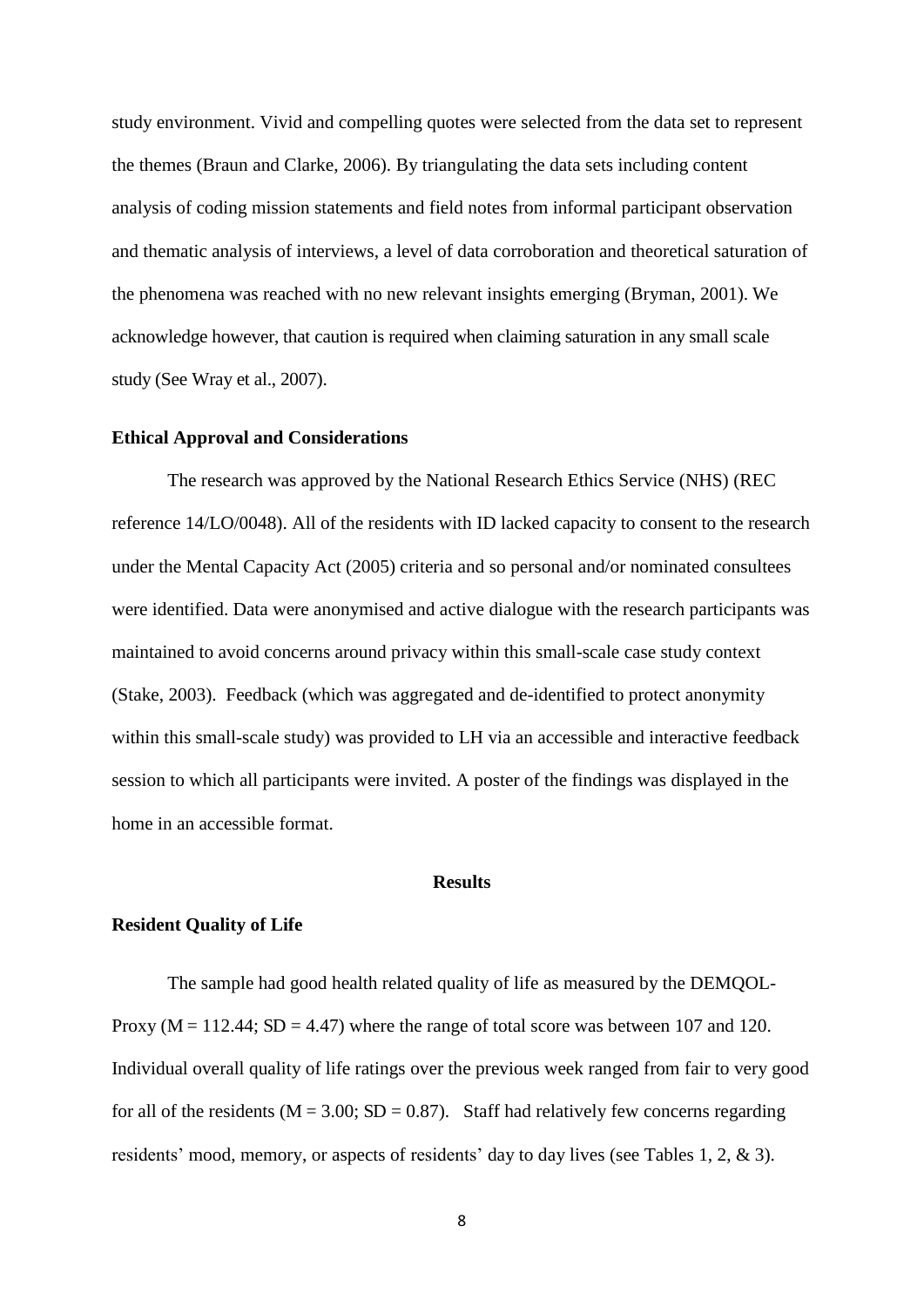Insert Tables 1, 2 & 3 here

#### **Resident Choice**

Overall, residents appeared to have a high level of choice in their day to day living in terms of arrangements around meals and personal appearance, leisure activities (i.e., residents could express their preferences), personal possessions, household routines, and relationships (ie., residents had the final say) (see Table 4). Individuals seemed to have relatively little say however in the overall appearance of the residence (e.g., residents had no choice regarding communal areas), major home decisions (e.g., residents had no choice of moving home if they wanted to), and little to no choice in recruitment of staff or other staff issues (see Table 4).

Insert Table 4 here

#### **Social Networks**

#### **Size, density, and network membership.**

The mean network size was 10 members  $(SD = 6)$ ; range 3 to 20) and network members were primarily staff and family. Without staff, residents' social networks were very small (see Figure 1). The mean density was high, ranging from 0.80 to 1.00 ( $M = 0.93$ ; SD = 0.08).

Insert Figure 1 here

#### **Social support.**

Table 5 gives a breakdown of the types of support reported by participants showing whether or not they were provided by all network members. Of those contacts who did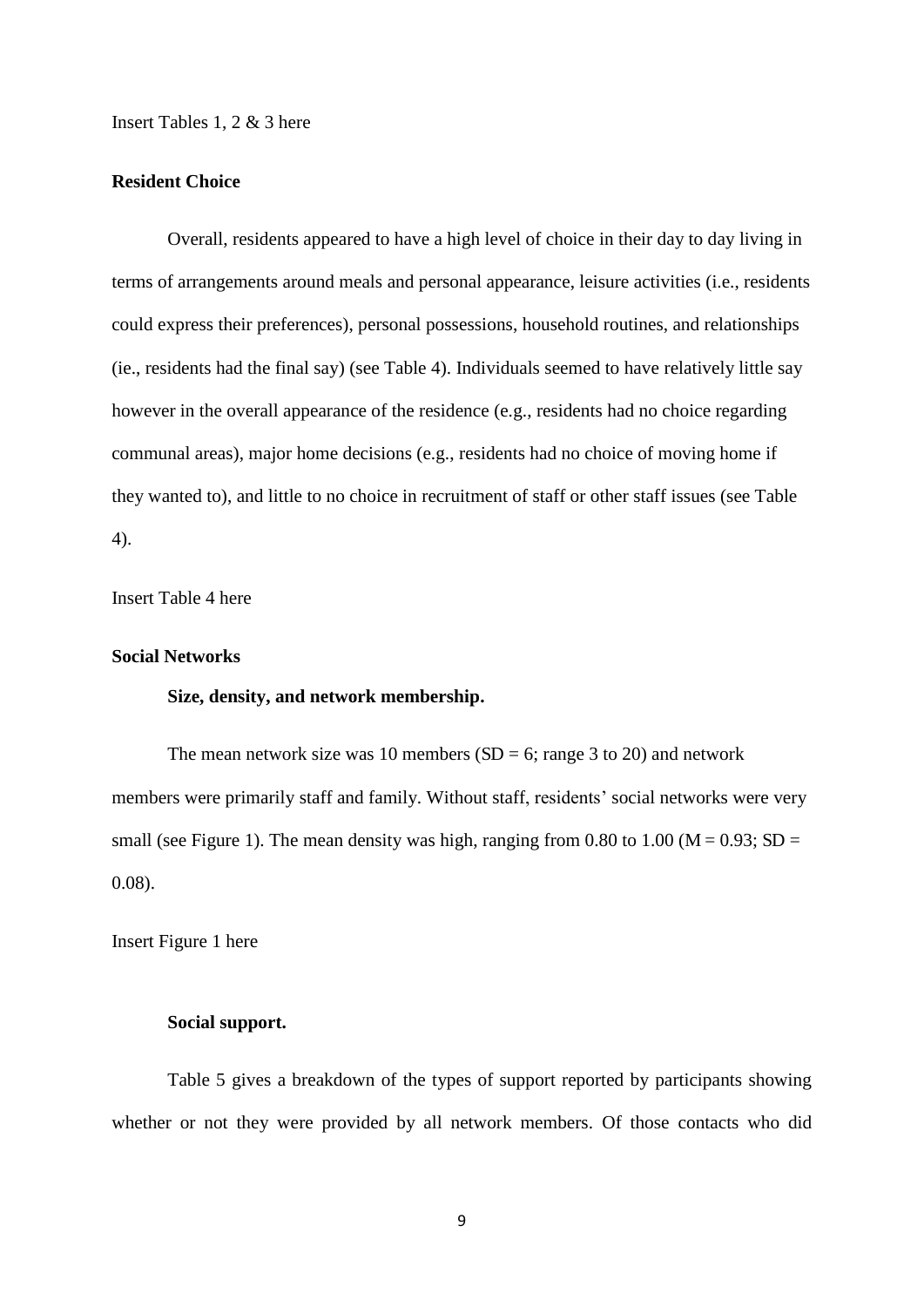provide support, staff made up the highest percentage in all support types with family carers as the second main providers of each support type.

#### **Interactional features of social networks.**

Residents were reported to have contact (i.e. having some kind of interaction such as a 'chat' which was more than simply saying hello) on a weekly basis with staff in the main. This was an expected finding given that staff were on duty somewhere in the building all the time. Interestingly, only 14% of weekly contacts were with other residents, suggesting that a daily routine of all residents sitting in one room (i.e., a characteristic of many residential/care homes) was not the norm at LH. Participant observation confirmed that residents spent time in several locations within LH.

Staff were proportionately more likely to be regarded as residents' 'best' friends after family members. Whilst it was reported that over half (57%) of the total number of reciprocal relationships were with family members, less than a quarter (23%) of reciprocal relationships were with staff. Staff and family members were also those whom participants felt "close" to and rated as their "best" relationships.

#### **Staff Views**

Thematic analysis categorised staff views (i.e., opinions and views did not diverge significantly between different staff roles) into three overarching themes:

#### **Theme 1: Specialised unique service.**

Staff talked about the uniqueness of LH in relation to their previous experiences of working in the NHS or larger care homes:

*"I think that's the thing with us being a unique home, isn't it, is that … there is*  nothing else it compares *to"* (AI)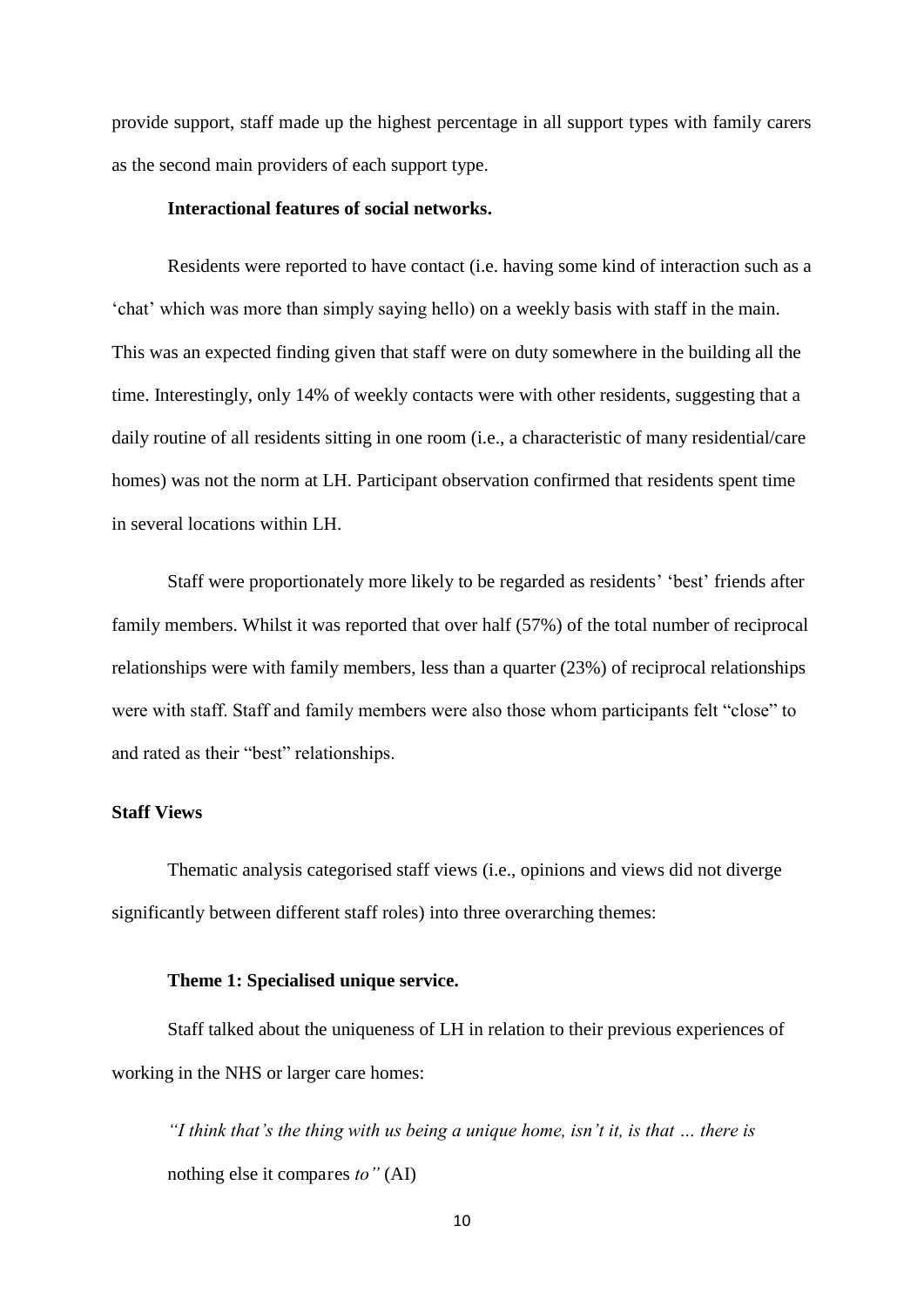Care aspects that made LH 'unique' could be categorised into three sub-themes. Together these led to a fourth - a '*variation on palliative care'*.

#### **(i) Holistic philosophical approach.**

Staff reported that LH offered an "holistic philosophical approach" to care, explaining this was mainly due to the small number of residents which allowed more individual staffclient time:

"…*if somebody, for instance, is dying we will go and sit with them because they're never ever left on their own when it's at the end. We will sit with them and if we sit there for 2 hours it's not a pr*oblem.*"* (AI)

The 'holistic' care at LH was described as including activities and therapies in addition to a range of clinical and social care:

I like the therapies that are coming in as well, reflexology and, uh, alternative. (N)

*"that clinical aspect of the home is* what makes us quite unique and makes the difference between what we do and what the [nursing] home down the road does*…*  w*e're a lot smaller we have a lot more specialised care because of the type of*  clientele that we take on*…so I think it's very different* to an elderly care nursing home" (Manager)

#### **(ii) Person centred approach/individualised care.**

Staff unanimously reported that LH provided a person centred approach, incorporating dignity, knowing people well, and compassion/empathy, especially when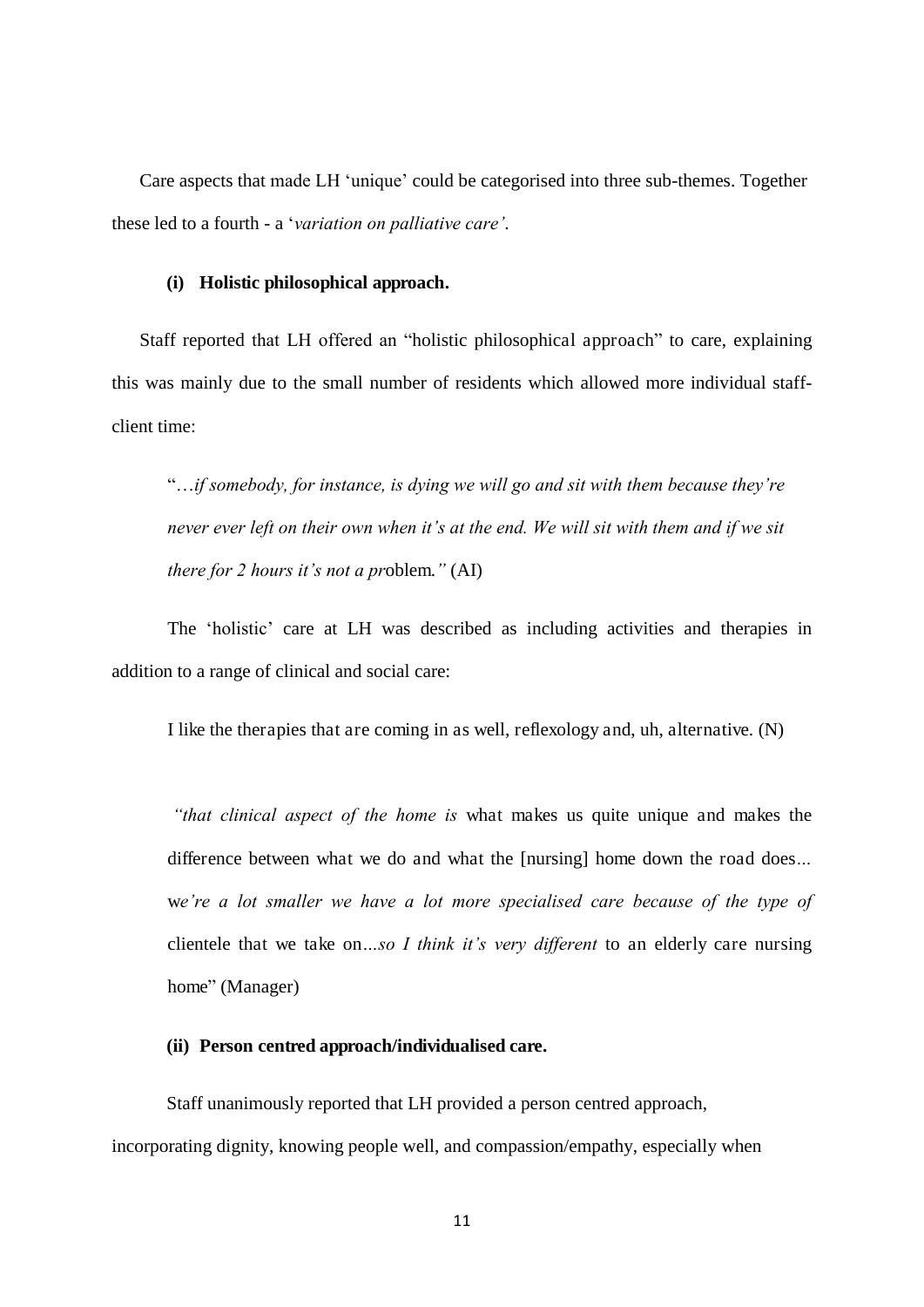residents lacked communication skills. There was also a sense that staff were doing their best to offer choice and independence within the home right up to the end of residents' lives:

*"…to be there for them all the time, give them the choice, the respect, the* dignity, if they want to do something. H*elp them achieve it rather than, you know 'you can't do that'"* (SW)

#### **(iii) Informalised formal care.**

Despite the tendency of staff to use distant pronouns such as 'them', 'that one', 'ours', to refer to the residents, the focus groups highlighted a homely social environment in which the care context reflected supportive, family relationships:

*"*W*e're all very fond of the residents and we form an attachment with them"* (N)

"*It's more homel*y than the very large care homes that you get, which do become quite institutionalised*"* (SW)

#### **(iv) Variation on palliative care.**

Whereas people without ID who have a terminal illness may enter a hospice near to or at the end of their lives, LH recognised that this could be more difficult for people with ID who may cope less well with environment changes. Staff agreed that LH had developed into a service which embodied the 'unknown time factor' of serious clinical conditions, with residents entering LH shortly after a diagnosis of terminal illness:

*"I*t [LH] was initially a kind of hospice, but, um because you spend a relatively short period of time in a hospice, what became apparent is that people with [ID] do not *want to be moved, um, like you or I would…u*mm, so, to move somebody, when they technically needed that hospice care *just didn't work. So we…*get them in a lot earlier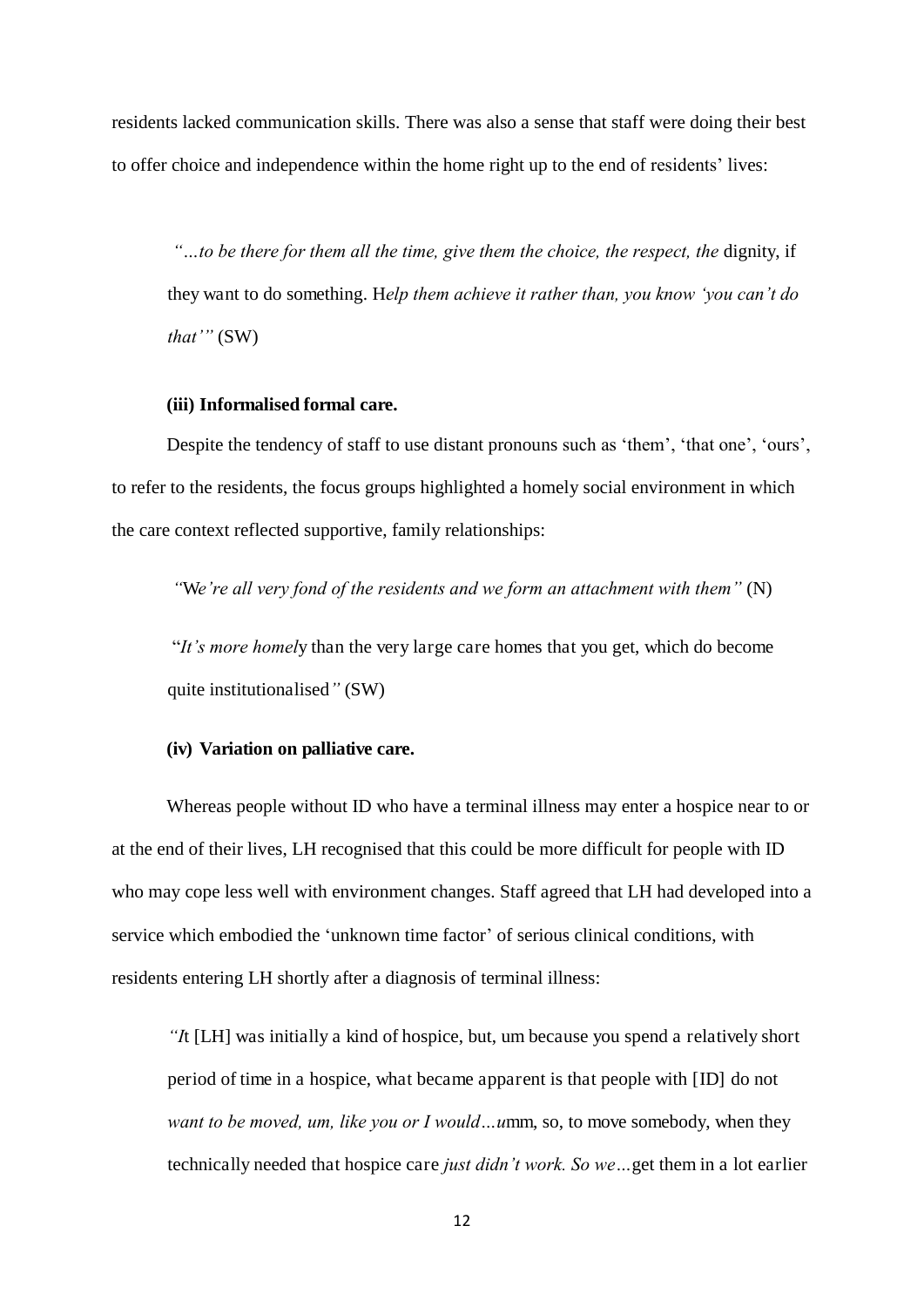um, like when they have [a] *diagnosis of dementia or something that's going to limit*  their life, rather than waiting right at the last minut*e like in a main stream hospice"*  (Manager)

A proportion of staff reported that they did not think LH could be strictly defined as an 'end-of-life' home. Rather, staff aimed to ensure that residents received the best quality of life possible right up until 'the last days'. In some cases, the care was seen as compensating for an individual's previous negative experiences:

*"…we are here to make sure that their last days are their best and while they're with*  us we make them as comfortable and as happy as we can...they come with such bad *histories, don't they? It's like… at least while they're with us we can try and make up for what they've been through"* (AI)

Quality of life then was key to care provision even where death was a 'possibility' rather than a 'certainty':

*"*I would say *'*give them bit more of a normal life*' that's probably the wrong word but*  yeah just enjoy their lives, taking them out and about *…*people may think *'they've*  only got a couple of weeks left*', well it's* not a couple of *weeks in bed…*make it the best day ever. I know it sounds really horrible like, [but] *its bonus that they're sti*ll *here you know and you think '*they might be [here at] Christmas*'* and if they [are] really ill and *they're still here you just think keep carrying on because you just don't*  know*"* (AI)

Over half of the staff felt the type of service offered by LH should be more widely available for people with ID: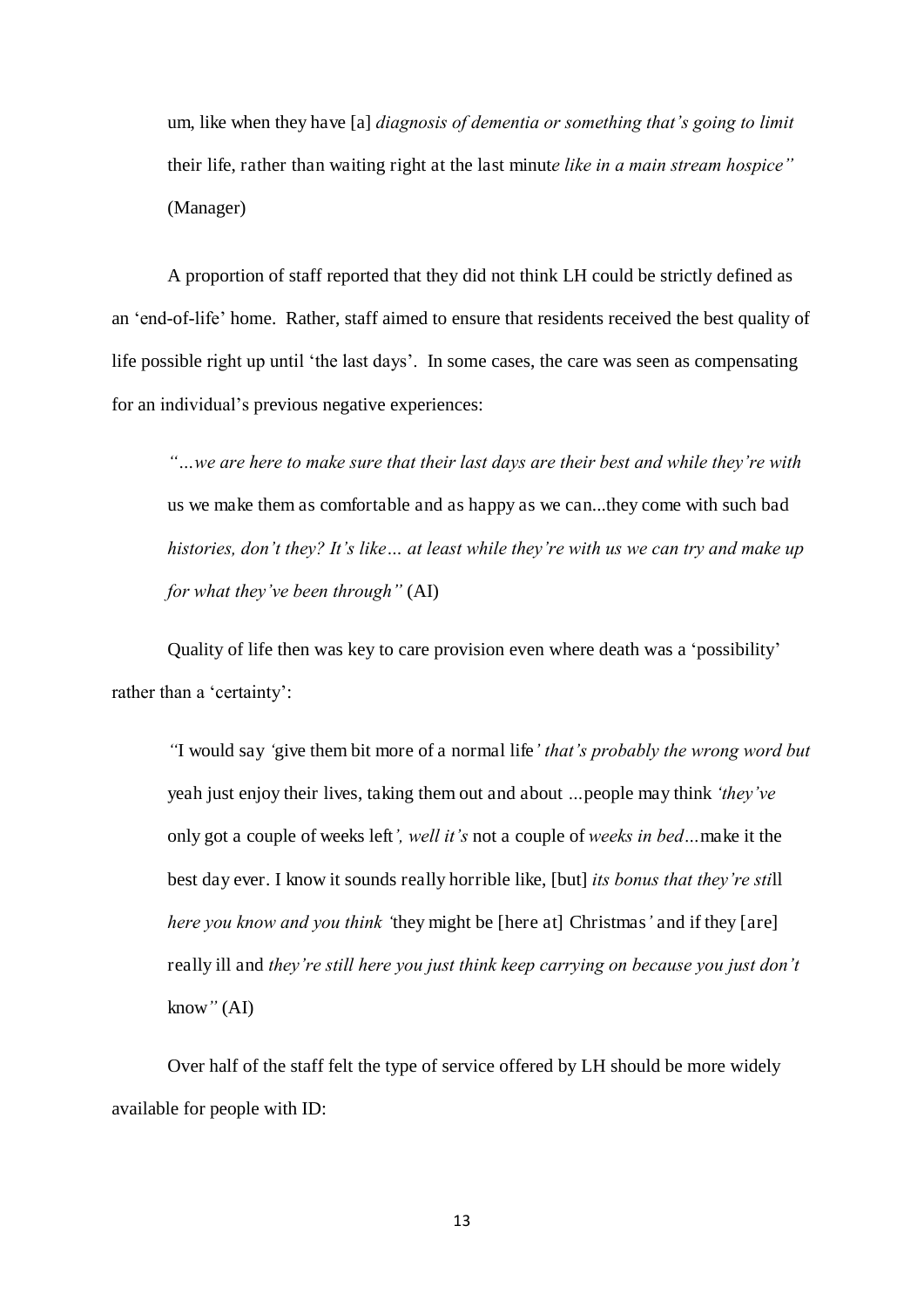"There definitely needs to be more places like this. Y*ou can't put* somebody with Down [syndrome] and dementia on a hospital ward where the nurses go and see them maybe for 3 *seconds every 2 hours, you know…*.They need to have one to one when *they're* really poorly. So *I don't feel hospitals are the place for them"* (AI)

#### **Theme 2: Positive organisational environment.**

This second theme related to how the home was organised and included (i) "supportive *management"*, which led to (ii) "*perceptions of a positive job role"*:

#### **(i) Supportive management.**

Staff praised the current management style as approachable, professional, and responsive to the needs of staff, including a willingness to organise training:

*"they bring in extras…*if you want to [do] end of life or dementia courses, you know, *those ones aren't mandatory but you get the choice but you will find that most people* do take them up" (AI)

*"*You know, we would like challenging behaviour, um, training *…* and they will get it in for us, yo*u know, they are good like that"* (AI)

 Staff views concerning the quality and necessity of good management were mirrored by what the manager said about their own role:

"I needed to be somebody that knew the residents, knew the staff, had good communication, good liaison with other professionals, um, really had the heart of, um, what the whole ethos behind LH was. So the training I book now tends to be shaped around what the staff want, what the needs of the residents are*… I won't have*  left any day without seeing all of the residents*…to* gauge how they are that day;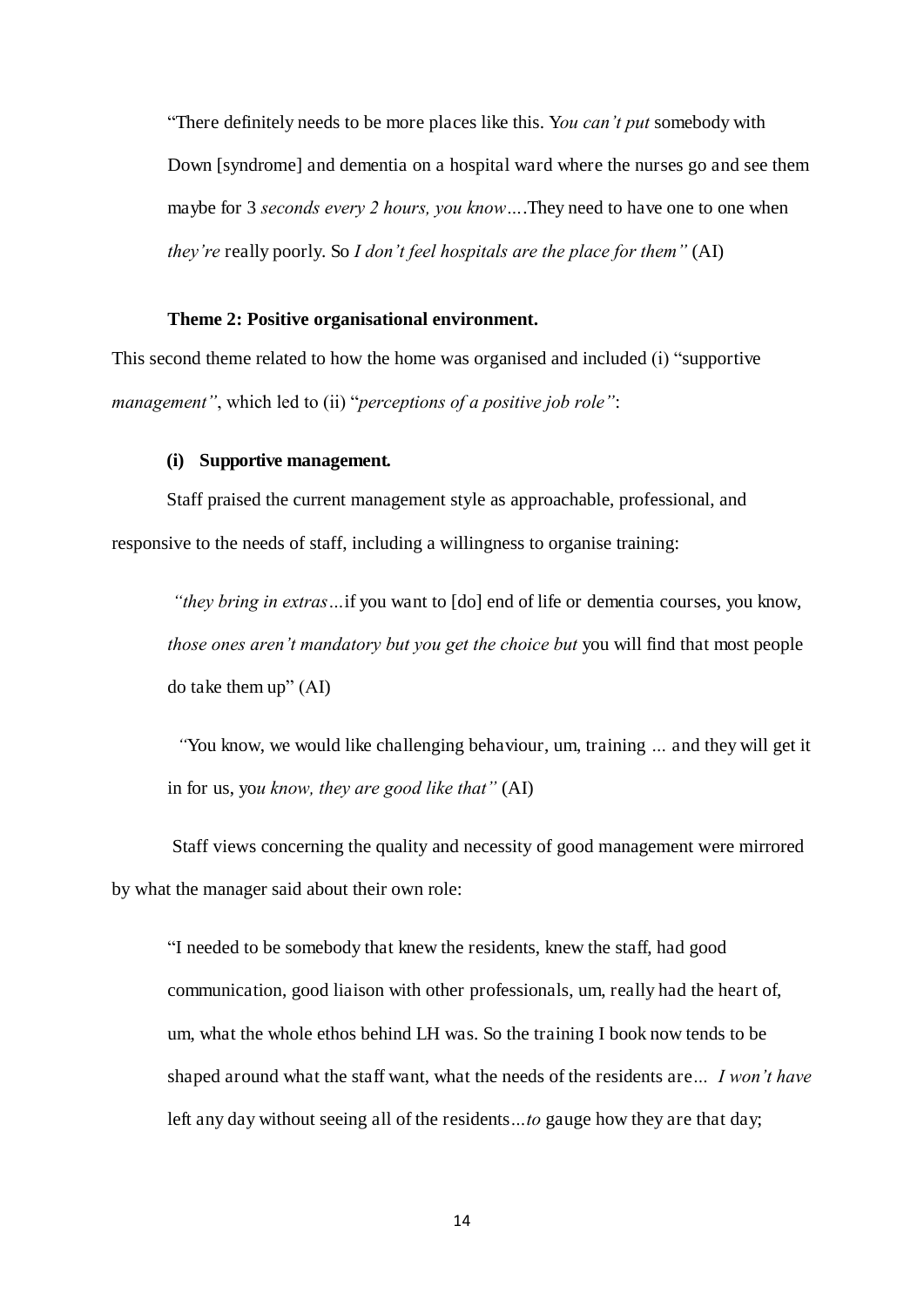whether they look a bit off colour, whether they look happy, whether they look sad, *whether they're concerned about anything*" (Manager)

Staff were generally less positive when discussing the role of the service trustees, reporting that some trustees appeared to lack understanding of the needs of the service, and in some cases, the residents:

*"…sometimes I think the trustees don't understand what actually goes on here*…and some of the trustees are people that are just names to us, you know, we know a couple that actually sort of come now and again but majority of them are just people*"* (AI)

#### **(ii) A positive job role.**

Staff reported that their role was 'more than just a job', that they experienced genuine enjoyment and job satisfaction, and that they would, could and should go the 'extra mile' to improve residents' quality of the life:

*"I think it's rather inspirational. There's plenty of staff who come in on their days off to take them out and stuff and I don't think you'd see that a*nywhere else*"* (AI)

There were tensions within the team. Nurses generally reported more pressure in terms of their clinical responsibility compared to that expressed by support staff. In particular, nurses felt frustrated that they were unable to attend clinical appointments with residents:

*"I suppose the one disadvantage is because generally we're the only nurse on duty we can't actually physically leave the building so if somebody is going for an appointment we can't actually escort them*. It would be a support worker that does that, and so obviously you rely on the feedback from the support worker…they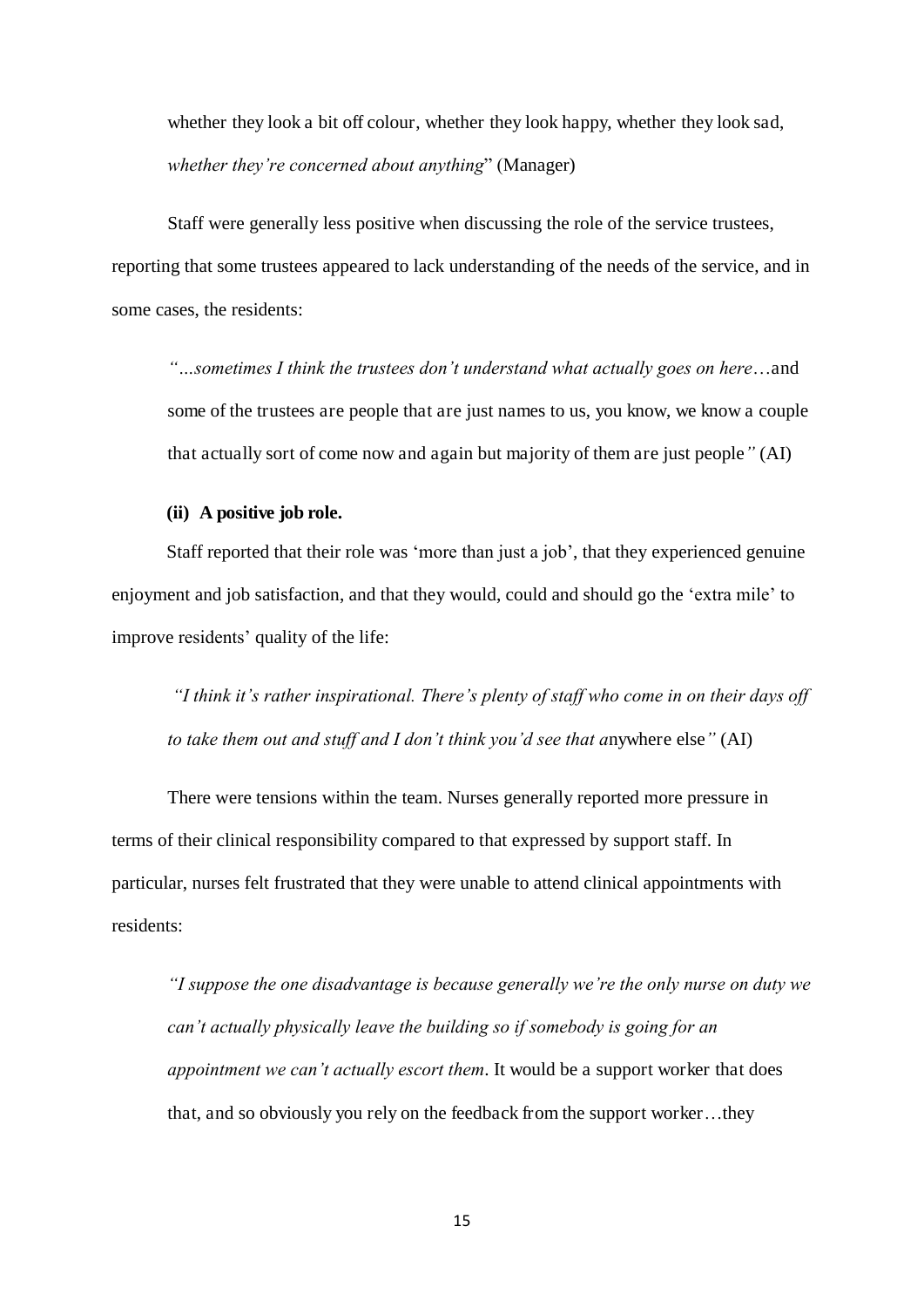[support workers] actually get quite anxious about going as well sometimes, worried about it" (N)

#### **Theme 3: Unpredictable emotional challenges.**

Staff also reported challenging aspects of their roles including working with LH residents who were experiencing a deterioration of skills and emotional distress:

"The randomness of the situations [laughs] ...we have one particular lady [with dementia] who constantly wants to go out. *She doesn't remember she's already been out earlier in the day"* (SW)

Activity instructors and support staff identified being challenged by the emotional impact of death. Despite their sadness, some staff were able to find positive aspects regarding their role in supporting a person physically and emotionally who was dying:

"Privilege is a complete and utter perfect word for it, [to be with someone when they *die]"* (SW)

"*I think I've been strugg*ling with that [death] a bit *lately and…It's almost like building up your own resilience [to death], isn't it."* (AI)

#### **The Costs of Supporting LH Residents**

The comprehensive costs of supporting LH residents include those accruing both within LH and for services provided off-site. The costs shown below approximate their longrun marginal opportunity value are expressed at 2013 prices, in line with the available expenditure accounts for LH.

#### **The costs of care within LH**.

To estimate the cost per resident year at LH, information from the available expenditure accounts (December 2012 to November 2013), the manager interview, and the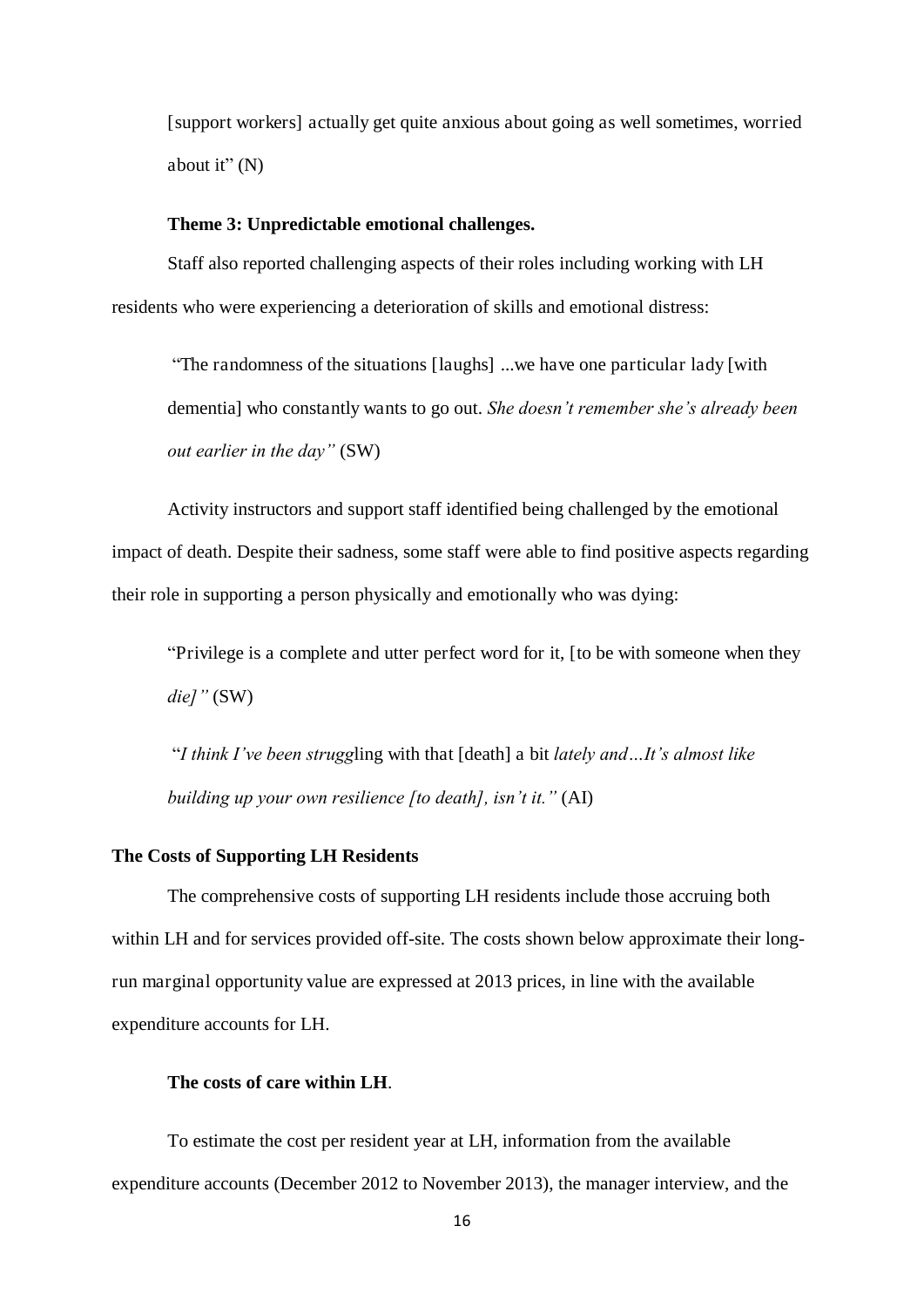Chair of Trustees were combined with occupancy data for the same period. At 2013 prices, the total costs of providing on-site support were £837,438 per annum. This includes the costs of resident care, administration and management, governance and fund-raising, as well as the annuitized value of buildings, vehicles and equipment. There was an overall occupancy rate of 80% ( $n = 12$  residents) over the year, therefore the average on-site cost per resident per year was £69,786, or £1,342 per week (i.e., 52 weeks). There has been no previous cost estimates for the type of service LH provides. Curtis (2013) reports the costs of a staffed home for people with learning disabilities to be between £906 and £1,186 per resident week.

#### **Costs associated with LH trustee and volunteer time.**

To help ensure good governance, the organisation providing LH had two patrons, ten Trustees and a Trustee Chair, two special advisors and six vice-presidents. Some provided help on-site (i.e., 18 hours each week) and others attended Trustee's Meetings or helped raise additional funds. Many local groups supported LH with donations 'in kind'. Three volunteers also worked a couple of hours each per week. Staff often took residents for trips during their own time and while the manager reported that this really benefited residents, she could not quantify the resulting additional staff hours. Similarly, no cost could be estimated for time family and friends spent at LH.

While none of these people were reimbursed for their LH-related time, an 'opportunity cost' could be estimated, recognising that they were foregoing extra work hours or leisure activities. Table 6 lists the approximate number of hours they spent at LH and the cost of this time when valued at the minimum wage (i.e., £6.31 from April 2013). For example, the manager met with the Trustee Chair every week for approximately an hour; 52 hours per annum were valued at £328.12 (first row, Table 6).

#### Insert Table 6 here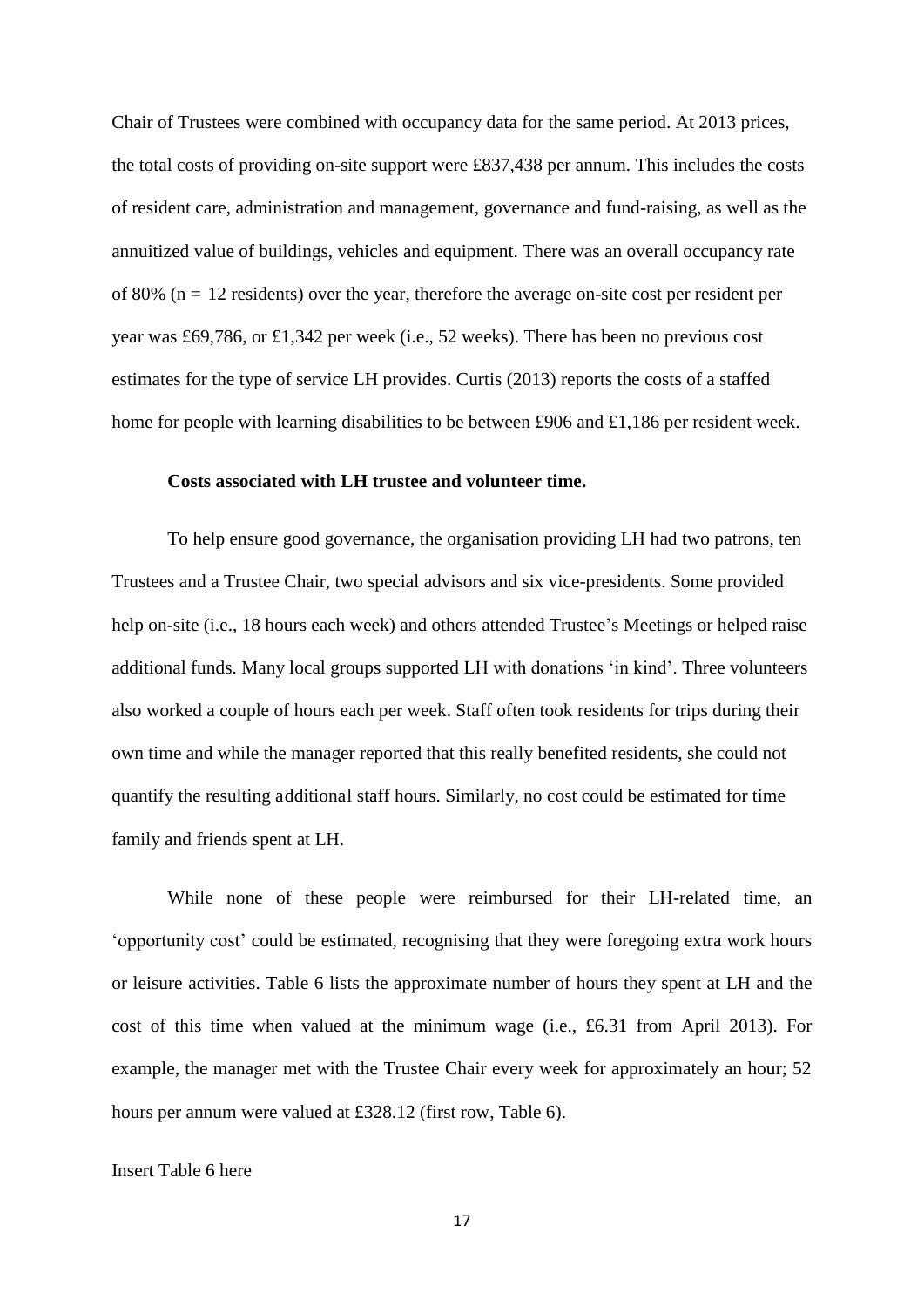Whilst a total of £9,200 per year does not represent the full costs of involving the specific personnel as trustees, or the loss of their 'productive time' to GDP, the calculation recognises that volunteer inputs carry a cost – even if that input is 'free' to LH.

#### **Costs associated with use of off-site services.**

Table 7 shows the input to LH from the local health and social care services and the cost over a year.

#### Insert Table 7 here

Inpatient hospital care was rarely used but carried a high unit cost of over £3,000 per episode (i.e., penultimate column). By contrast, some commonly used services, such as the GP or the community therapists, had a relatively low total cost per year, despite higher frequency of contact. Hospital outpatient services were the most frequently used service and the foot practitioner saw each person monthly. The only community-based social care service visiting LH was resident's care managers.

The cost of all off-site service inputs to LH over a typical year were £32,763 (Table 3), LH had operated at full occupancy over the previous year and thus the average cost per person is an additional £2,227 per year.

#### **The total cost of support at LH.**

Table 8 summarises the total costs of care at LH, including accommodation and hotel costs, on-site nursing and support staff, trustee and volunteer time and use of off-site services: £73,883 per resident year, or £1,420 per resident week.

#### Insert Table 8 here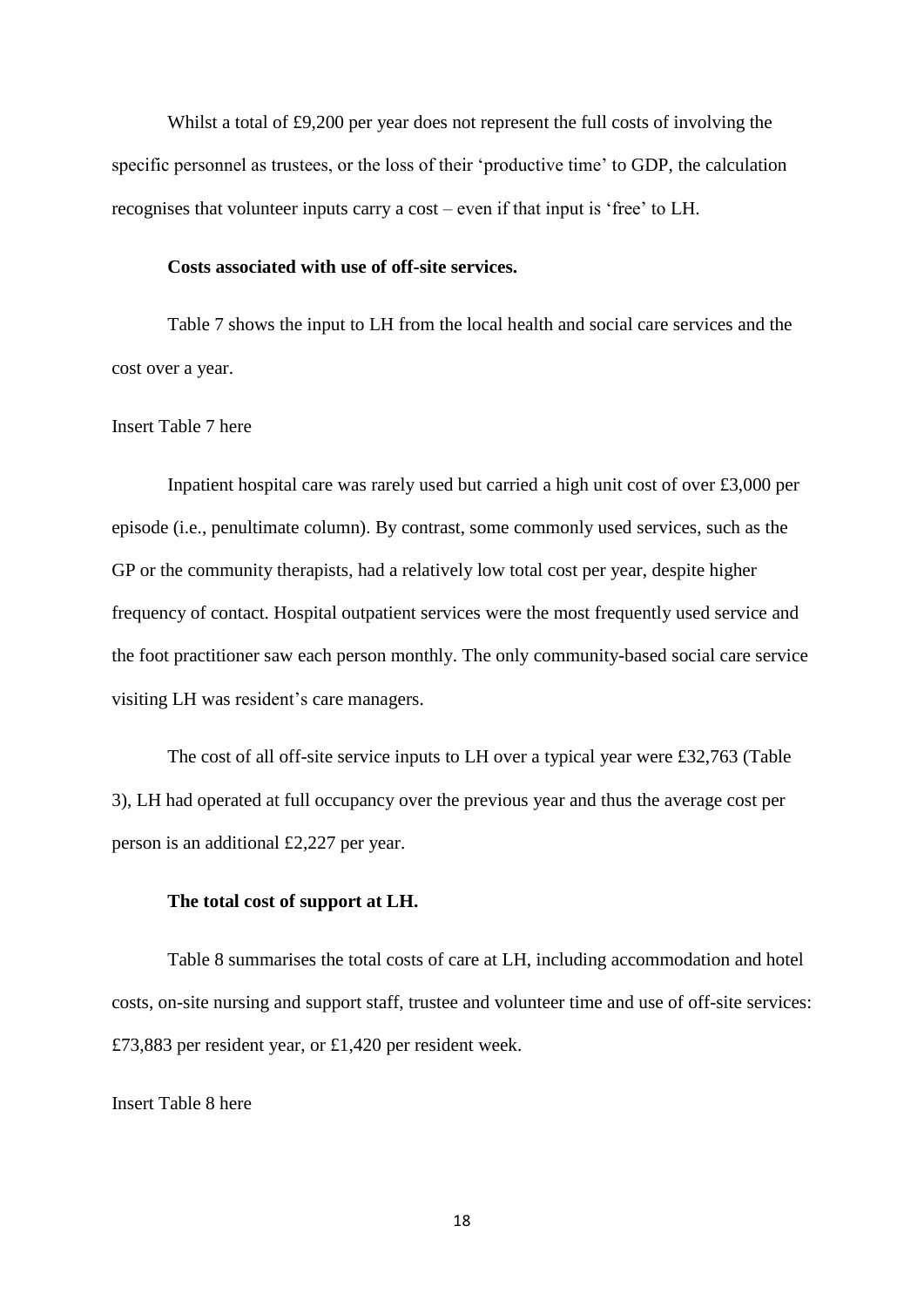#### **Discussion**

Whilst single case studies are critiqued for their lack of generalisability (Sarantakos, 2005), Yin (2014) highlights how they can act as an exploratory tool. This in-depth exploration of a single service illuminated how its philosophy and practice shaped the familytype culture and how resources were used to provide care. Government policy (DoH , 2001) clearly states that people with ID may be 'misplaced in *older people's homes living alongside much older and more incapacitated people'*. Thompson et al.,'s (2004) investigation of the circumstances of those who reside in generic services for older people in the UK found that out of 2,570 residential and nursing homes sampled, 215 people with ID were living in 150 homes, where staff were unlikely to be trained in caring for them. There are 19,770 care homes in the UK, thus there may be at least 20,000 people with ID in care homes (see [www.oscar-research.co.uk\)](http://www.oscar-research.co.uk/) which do not offer specialist care for those with terminal illnesses or end-of-life care. LH appears to offer a solution to this gap in service provision, not least because the positive results for resident QoL and choice are markedly different from findings in studies of older people with ID living in ordinary residential/nursing homes (Nikmat et al., 2015). In Nikmat et al.,'s study of 49 older people with dementia, those who were living at home experienced higher QoL, activities of daily living, and social connectedness compared with those living in institutional care. Moreover, unlike some residences (Cook et al., 2014) LH appeared to operate in a genuinely 'homely' fashion, with very few limits and routines placed on residents, in a manner consistent with social identity research (Monteleone & Forrester-Jones, 2017). However, while the pattern of LH residents' social support was very similar to that found in other studies of people with ID (Forrester-Jones et al., 2006; White and Forrester-Jones, 2017) their mean network size was very small. There is more work to be done here to facilitate this aspect of individuals' lives.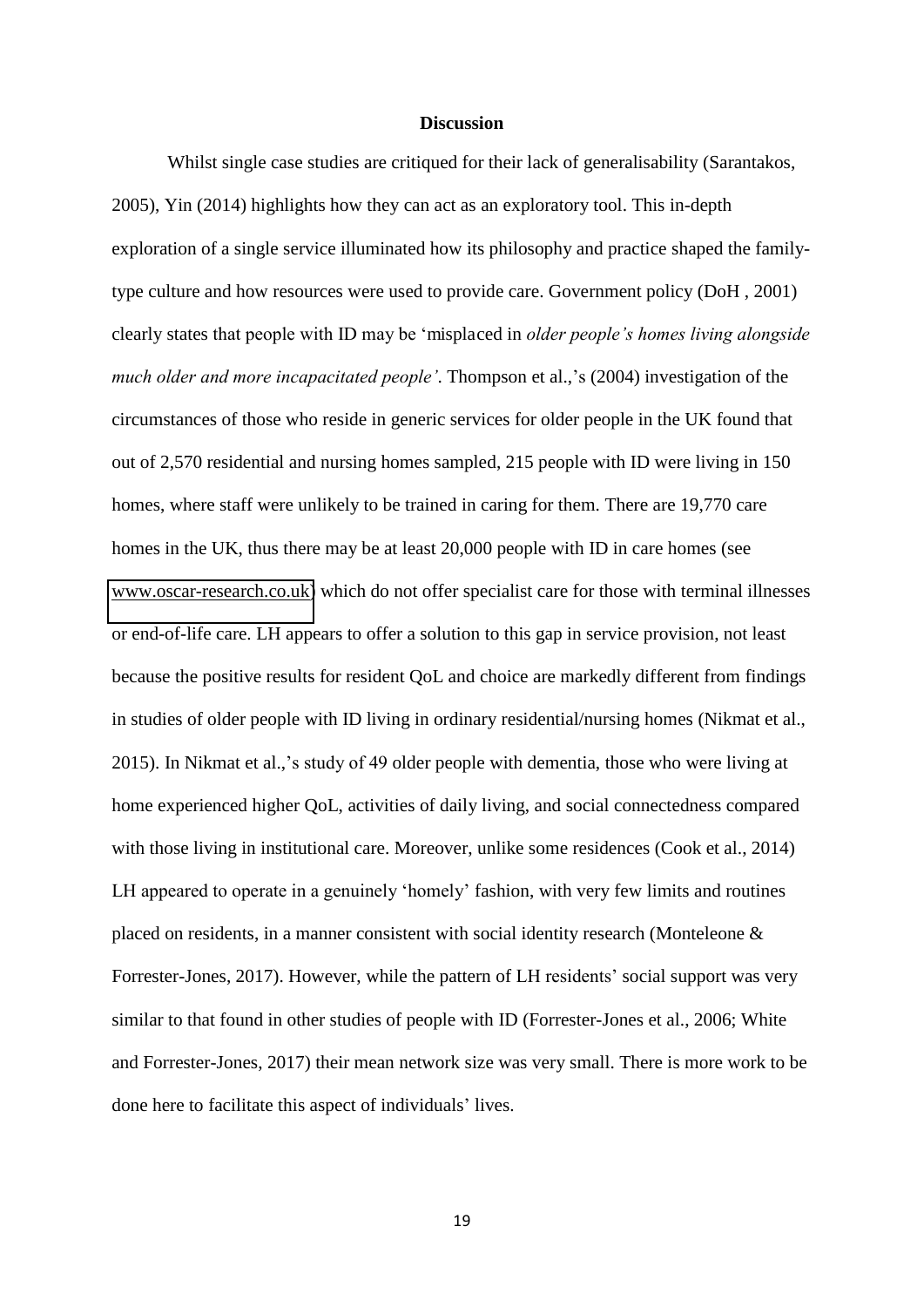Whilst there is growing knowledge regarding care home practices for those who are ageing, end-of-life care is more complex and less well understood (Hunter & Levett-Jones, 2010; Hasson & Arnetz, 2011). We also know that care home staff have a range of understandings and experiences of what is involved in caring for people who are dying, that they often underestimate end-of-life care requirements, and report varying levels of confidence about providing that support (Ryan et al., 2011). Our study found that in general, LH staff felt supported by management to provide end-of-life care in a sensitive way. They were honest about their stress and sadness associated with end-of-life care, but were broadly positive, using words such as 'privilege', corroborating previous studies (Wiese et al., 2012).

#### **Costs**

By taking careful account of all resources 'consumed' in situations where residents' quality of life is shown to be good, the costs of replicating good quality care become clear. In this study, we have included the costs of the physical space, the day activity service, the staff team (i.e., including volunteers), the leadership and management input, as well as access to off-site services. The average cost per resident week was £1,420, 94% of which covered accommodation and support provided at LH. At around £1,750 per week, placement fees paid by the local health trusts and social services departments were slightly higher than the estimated cost. In part, this is due to the differences between usual accounting practices and the cost estimation process used here, which is informed by economic theory. In part, this gap also represents good financial management by a small voluntary sector organisation that has no large 'cushion' of funds on which to rely during periods of lower occupancy: when beds are empty, there is no income. Moreover, as placement consistency is closely linked to improved quality of life, so to ensure the continued existence of the service, it is important that the organisation can meet short-term financial commitments and that there is a fund to carry the service over lean times. On its own, cost information should never drive policy or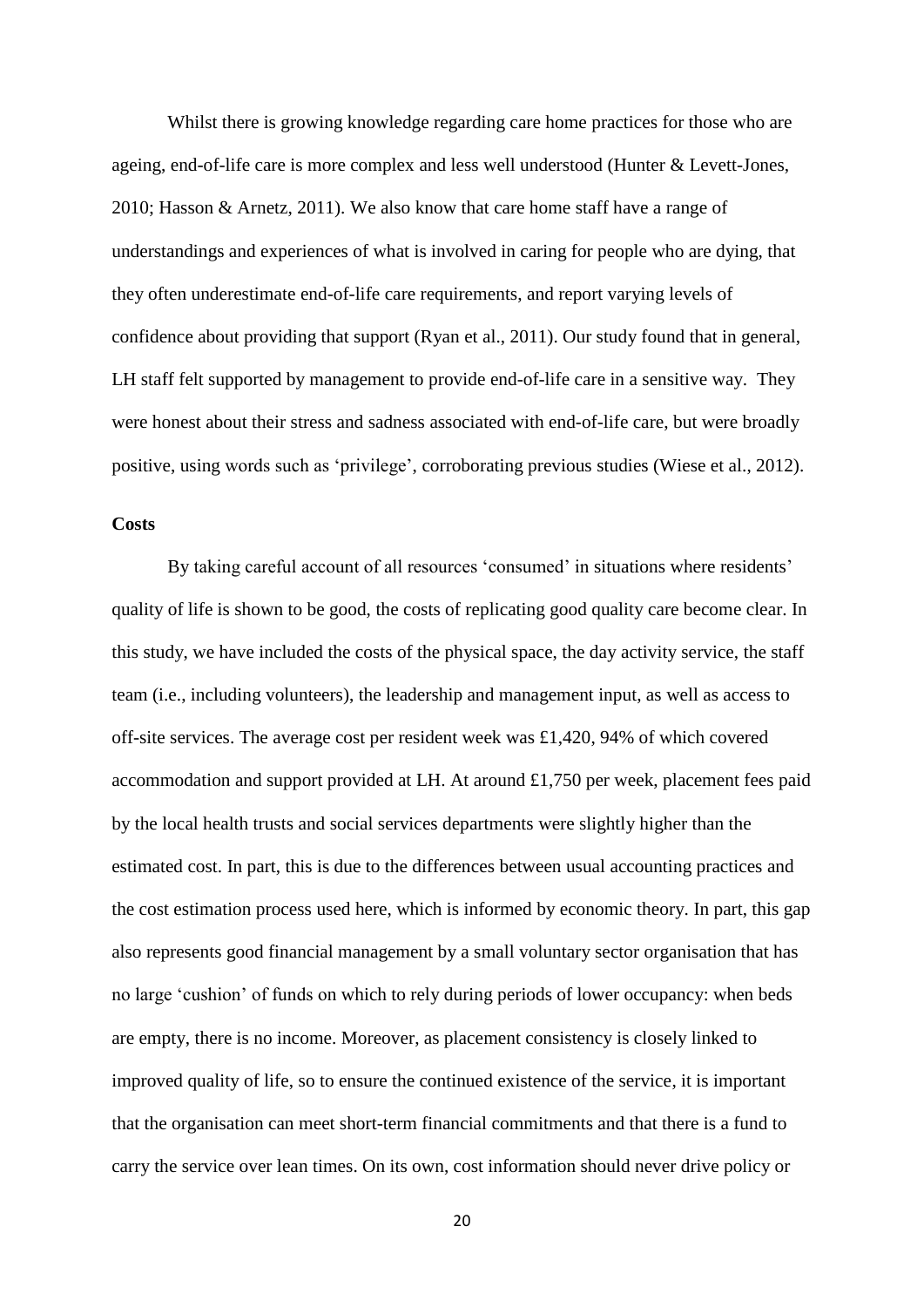provision - interest should lie in what can be achieved with those resources by way of quality of care and the residents' quality of life, rather than how much the service costs.

#### **Limitations**

The study was too small for the results to be generalisable but this was not the purpose of the research. The service itself is unusual – possibly the only one of its kind in the  $UK - in that it provides continuing and end-of-life care for a small but increasing population$ of older people with ID who are terminally ill. The single case study design was intended to gain insights into this 'particular phenomenon'. More specifically, the research aimed to find out whether this care model provided a positive environment for the people who live and work there, and at what cost. Data concerning individuals with ID was collected via staff interviews and this invariably poses questions around data reliability. We interviewed 2 staff members (i.e., 1 support worker, 1 activity instructor) in order to help reduce proxy bias. Whilst the question of whether such methods ever truly represent the position of the person about whom the proxy is reporting we asked interviewees to provide their 'opinion' of what the resident with ID would say if they did have capacity to guard against staff simply giving their own answers about residents' experiences. Despite the inherent difficulties with such methods, it is important to include participants who lack capacity in research otherwise their situations will never be reported.

Although the data collection methods had the full support of the management and leadership team, we could not collect information on all residents. Consultee assent could only be obtained for 9 of the 15 residents, but they had lived at LH for between 5 months and four years so represented a good range of resident experiences. Staff were randomly selected to be invited to participate and the researchers did not observe anything at LH to lead them to think the staff participants did not represent the full staff complement.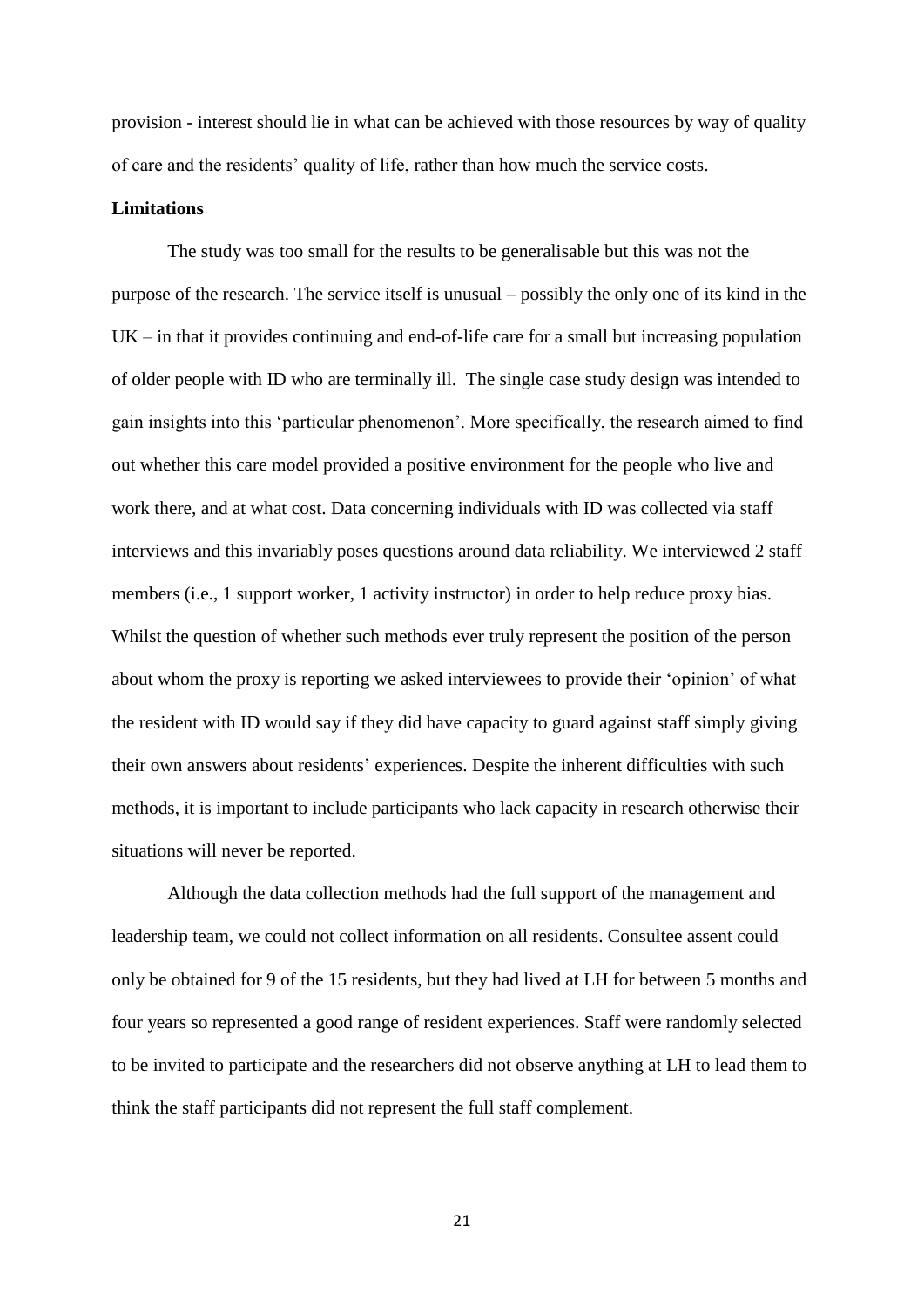## **Conclusion**

Whilst the philosophical debates around 'specialist' care will continue, this study has indicated that there may be an argument for the type of service described here in order to fill a gap in palliative and end-of-life care for people with ID.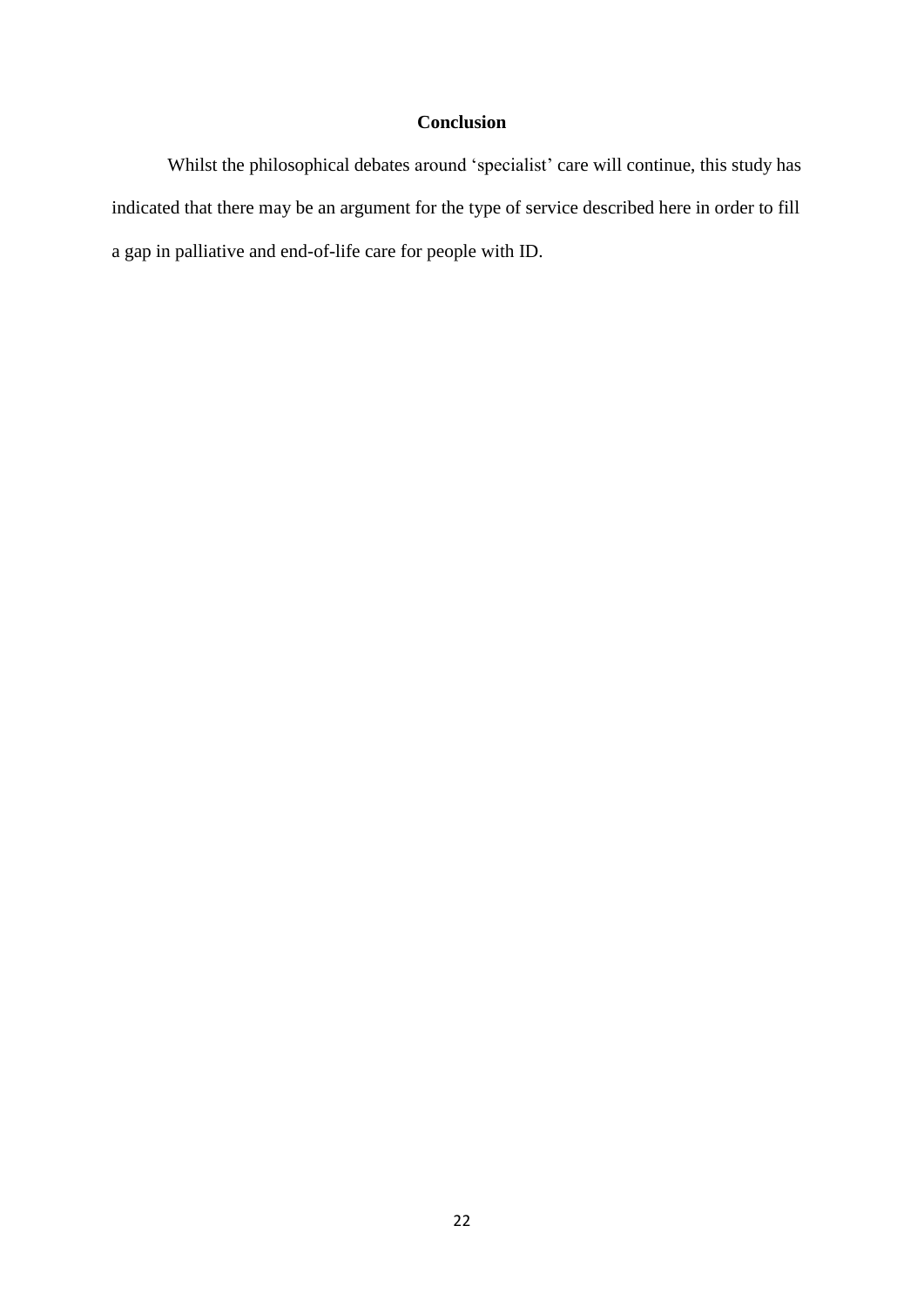#### **References**

- Ballard, C., Mobley, W., Hardy, J., Williams, G., Corbett, A. (2016). Dementia in Down's Syndrome, The Lancet, 15, 622-636.
- Beecham, J. (1995). Collecting and estimating costs. In M. Knapp (Eds.), The economic evaluation of mental health care (pp. 157-174). Arena: Aldershot.
- Beecham, J. (2000). Unit costs: Not exactly child's play. London: Department of Health. Retrieved from http://www.pssru.ac.uk/archive/pdf/B062.pdf
- Bhardwaj, A.K., Forrester-Jones, R., and Murphy, G. (in press). Social networks of adults with an intellectual disability from south asian and white communities in the uk: A comparison. Journal of Applied Research in Intellectual Disabilities.
- Bigby, C., Bowers, B., & Webber, R. (2011). Planning and decision making about the future care of older group home residents and transition to residential aged care. Journal of Intellectual Disability Research, 55, 777-789.
- Bischoff, K.E., Sudore, R., Miao, Y., Boscardin, W.J., & Smith, A. K. (2013). Advance care planning and the quality of end-of-life care in older adults. Journal of the American Geriatrics Society, 61, 209-214.
- Braun, V., & Clarke, V. (2006). Using thematic analysis in psychology. Qualitative Research in Psychology, 3(2), 77-101. doi: 10.1191/1478088706qp063oa.
- Cook, G., Thompson, J., & Reed, J. (2014). Re-conceptualising the status of residents in a care home: older people wanting to 'live with care. Ageing and Society, 35(8), 1587- 1613. doi: http://dx.doi.org/10.1017/S0144686X14000397.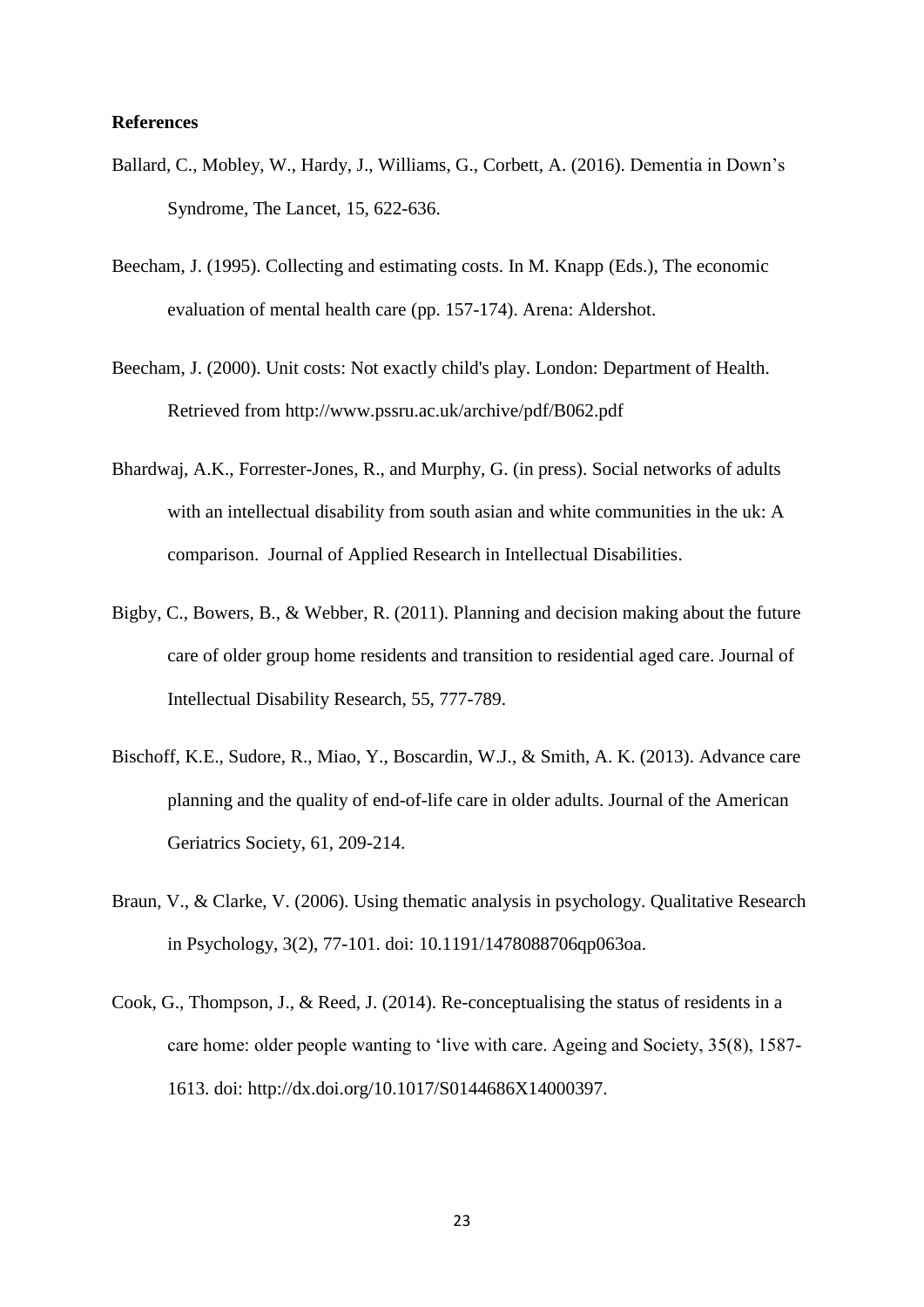- Curtis, L. (2013). Unit Costs of Health and Social Care. Canterbury: PSSRU, University of Kent.
- Department of Health. (2001). Valuing People: A New Strategy for Learning Disability for the 21st Century . London: Deaprtment of Health.
- Emerson E., & Hatton C., (2008). People with learning disabilities in England, Retrieved from http://www.lancaster.ac.uk/staff/emersone/FASSWeb/Emerson\_08\_PWLDinEngland. pdf (2008, accessed 23 June 2017).

Flick, U. (2008). Designing Qualitative Research. Sage.

Forrester-Jones, R. (2014). Loss and People with Autism, In Read, S. (Eds.) Supporting People with Intellectual Disabilities Experiencing Loss and Bereavement, (pp. 165 - 173). London: Jessica Kingsley Press

Forrester-Jones, R. & Broadstairs, S. (2007). Autism and Loss. London: Jessica Kingsley

- Forrester-Jones, R., Carpenter, J., Coolen-Schrijner, P., Cambridge, P., Tate, A., Beecham, J., & ... Wooff, D. (2006). The social networks of people with intellectual disability living in the community 12 years after resettlement from long-stay hospitals. Journal of Applied Research in Intellectual Disabilities, 19(4), 285-295. doi: 10.1111/j.1468- 3148.2006.00263.x.
- Hartley D., Blumenthal T., Carrillo M., DiPaolo, G., Esralew, L., Gardiner, K., Granholm, A., Iqbal, K., Krams, M., Lemere, C., Lott, I., Mobley, W., Ness, S., Nixon, R., Potter, H., Reeves, R., Sabbagh, M., Silverman,W., Tycko, B., Whitten, M., Wisniewskiet, T. (2015). Down syndrome and Alzheimer's disease: Common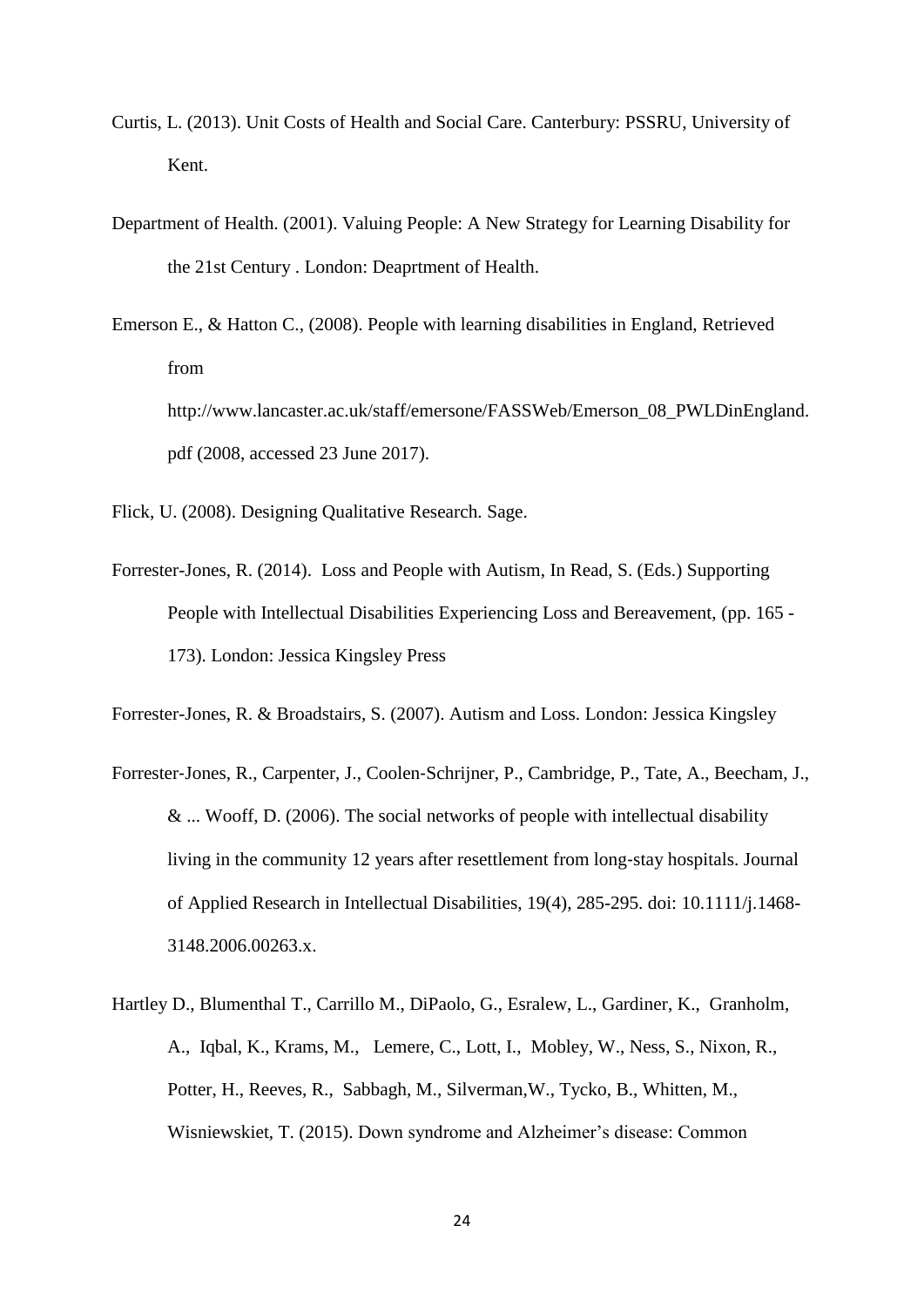pathways, common goals. Alzheimer's & Dementia: the Journal of the Alzheimer's Association, 11(6), 700-709. doi:10.1016/j.jalz.2014.10.007.

- Hasson, H., & Arnetz, J. E. (2011). Care recipients' and family members' perceptions of quality of older people care: a comparison of home-based care and nursing homes. Journal of Clinical Nursing, 20(9-10), 1423-1435. doi: 10.1111/j.1365-2702.2010.03469.x.
- Hatton, C., Emerson, E., Robertson, J., Gregory, N., Kessissoglou, S., & Walsh, P. N. (2004). The Resident Choice Scale: A measure to assess opportunities for self-determination in residential settings. Journal of Intellectual Disability Research, 48(2), 103-113. doi: 10.1111/j.1365-2788.2004.00499.x.
- Hatzidimitriadou, E., & Milne, A. (2005). Planning ahead Meeting the needs of older people with intellectual disabilities in the United Kingdom. Dementia, 4(3), 341-359. doi: 10.1177/1471301205055027 .
- Hollins, S., Attard, M., van Fraunhofer, N., McGuigan, S., & Sedgwick, P. (1998). Mortality in people with learning disability: Risk causes, and death certification findings in London. Developmental Medicine and Child Neurology, 40, 50-56.
- Janicki, M. P., & Dalton, A. J. (2000). Prevalence of dementia and impact on intellectual disability services. Mental Retardation, 38(3), 276-288. doi: http://dx.doi.org/10.1352/0047-6765(2000)038<0276:PODAIO>2.0.CO;2.
- MENCAP. (2012). Death by Indifference: 74 Deaths and Counting A Progress Report 5 Years on. London: MENCAP.
- Monteleone, R., & Forrester-Jones, R. (2017). "Disability Means, um, Dysfunctioning People": A Qualitative Analysis of the Meaning and Experience of Disability among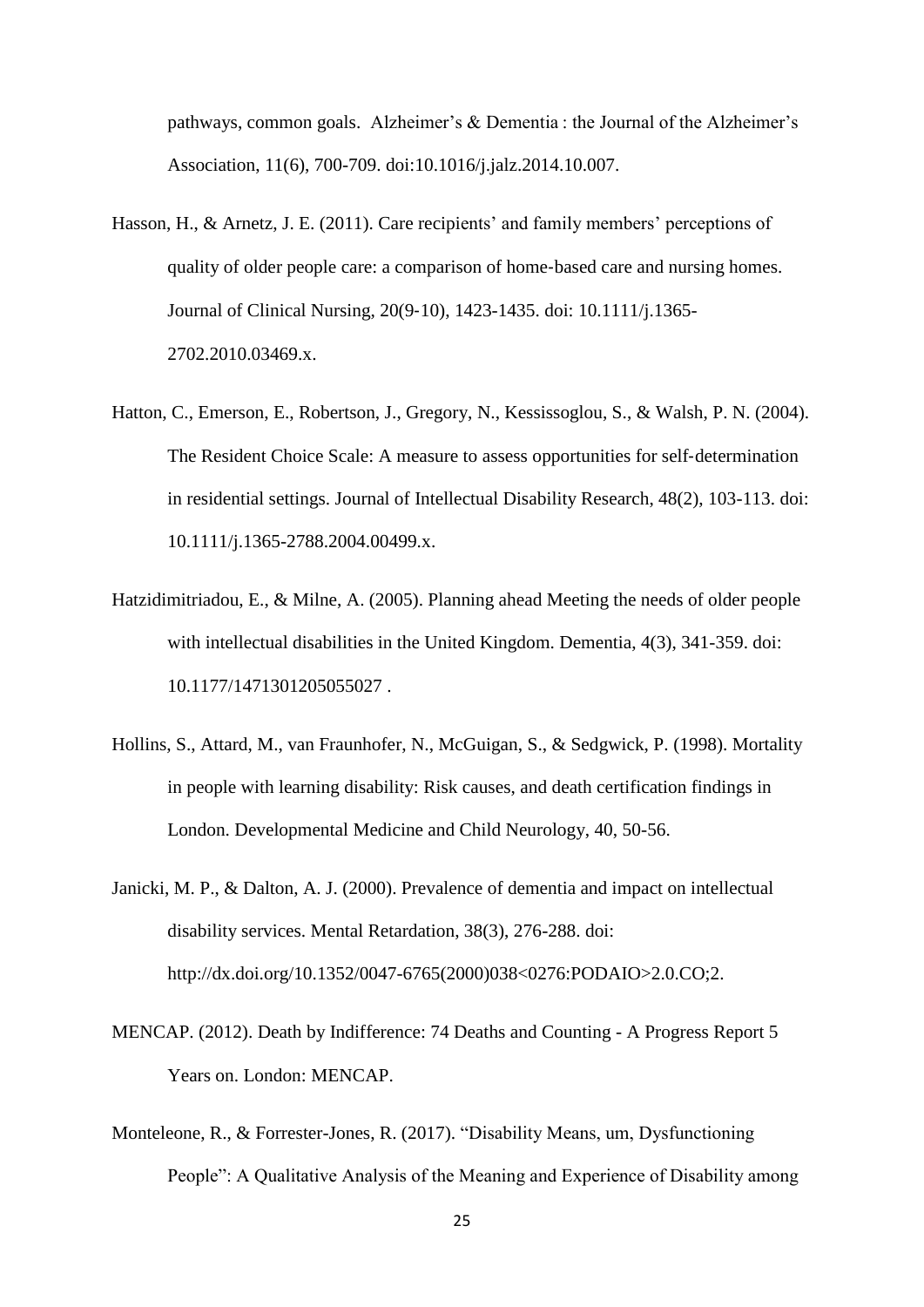Adults with Intellectual Disabilities". Journal of Applied Research in Intellectual Disabilities, 30, 301-315.

- National Health and Medical Research Council. (2005). Guidelines for a Palliative Approach in Residential Aged Care. Canberra: NHMRC.
- NELoCP. (2010). The Route to Success in End of Life Care Achieving Quality in Care Homes. NHS England.
- Nikmat, A. W., Al-Mashoor, S. H., & Hashim, N. A. (2015). Quality of life in people with cognitive impairment: nursing homes versus home care. International Psychogeriatrics, 27(05), 815-824. doi: http://dx.doi.org/10.1017/S1041610214002609.
- Ryan, K., Guerin, S., Dodd, P., & McEvoy, J. (2011). End-of-life care for people with intellectual disabilities: Paid carer perspectives. Journal of Applied Research in Intellectual Disabilities, 24(3), 199-207. doi: 10.1111/j.1468-3148.2010.00605.x.

Sarantakos, S. (2005). Social Research. (3rd ed.). Hampshire: Palgrave Macmillan.

- Smith, S. C., Lamping, D. L., Banerjee, S., Harwood, R., Foley, B., Smith, P., & ... Knapp, M. (2005). Measurement of health-related quality of life for people with dementia: Development of a new instrument (DEMQOL) and an evaluation of current methodology. Health Technology Assessment (Winchester, England), 9(10), 1-93.
- Stake, R. (2003). Case Studies. In N. Denzin, & Y. Lincoln, Strategies of Qualitative Inquiry (2nd ed., pp. 134-164). London: Sage.
- Stancliffe, R.J.LK., Larson, S.A., Engler, j., Tuab, S., Fortune, J., & Bershadsky, J. (2012). Demongraphic characteristics, health conditions, and residential service user in adults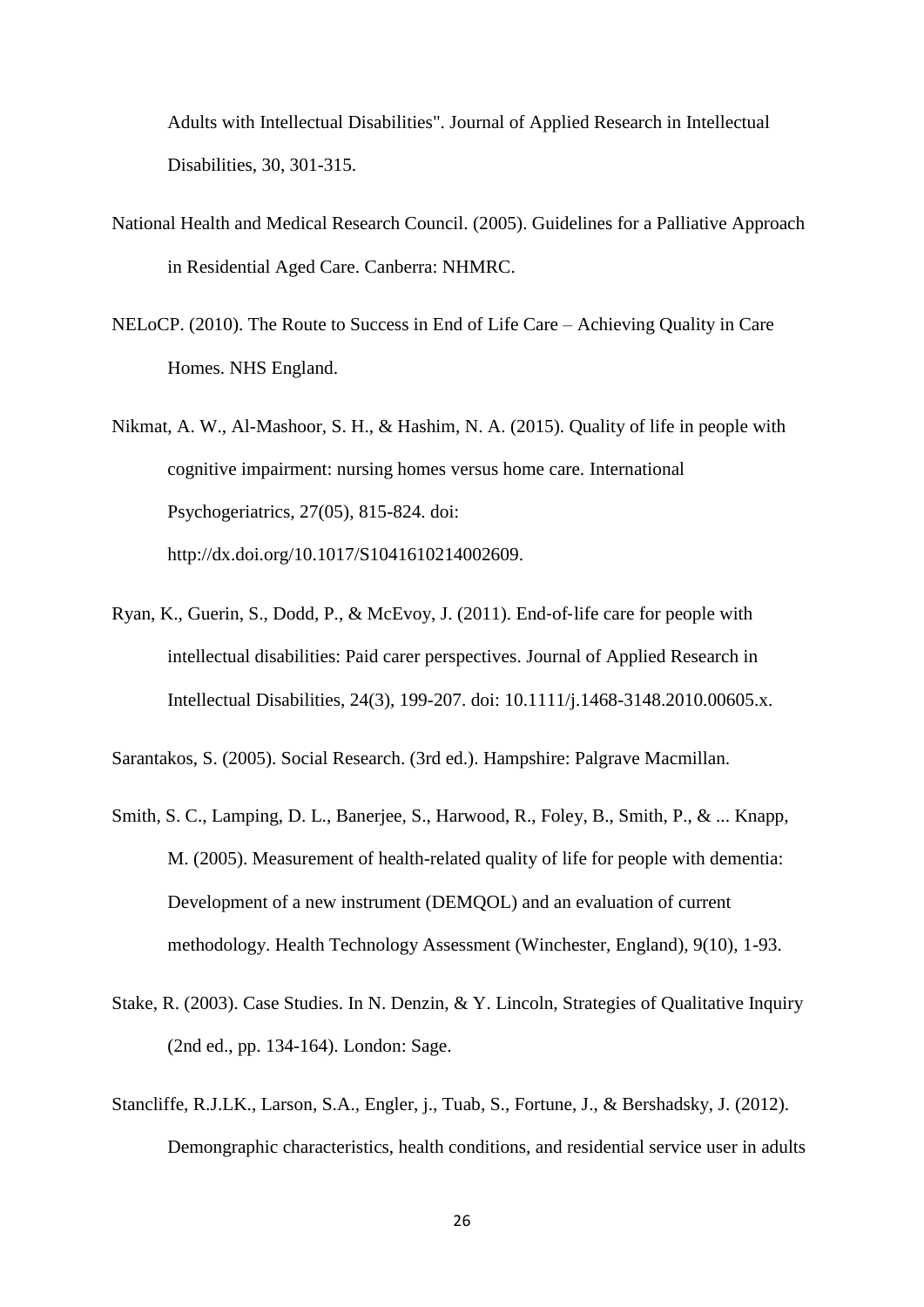with Down syndrome in 25 U.S. states. Journal of Intellectual and Developmental Disabilities, 50, 92-108.

- Thompson, D. J., Ryrie, I., & Wright, S. (2004). People with intellectual disabilities living in generic residential services for older people in the UK. Journal of Applied Research in Intellectual Disabilities, 17(2), 101-108.doi: 10.1111/j.1360-2322.2004.00187.x.
- Todd, S. (2013). 'Being there': The experiences of staff in dealing with matters of dying and death in services for people with intellectual disabilities. Journal of Applied Research in Intellectual Disabilities, 26(3), 215-230. doi: 10.1111/jar.12024.
- [Tuffrey-Wijne, I.](http://eprints.kingston.ac.uk/view/creators/19097.html) (2015). Cancer and intellectual disability. In: Wyatt, Debbie and Hulbert-Williams, Nicholas, (Eds.) Cancer and cancer care. London, U.K. : SAGE. pp. 143- 158. ISBN 9781446256282
- [Tuffrey-Wijne1](http://journals.sagepub.com/author/Tuffrey-Wijne%2C+Irene), I., [McLaughlin,](http://journals.sagepub.com/author/McLaughlin%2C+Dorry) D., [Curfs,](http://journals.sagepub.com/author/Curfs%2C+Leopold) L., [Dusart,](http://journals.sagepub.com/author/Dusart%2C+Anne) A., [Hoenger,](http://journals.sagepub.com/author/Hoenger%2C+Catherine) C., [McEnhill,](http://journals.sagepub.com/author/McEnhill%2C+Linda) L., [Read,](http://journals.sagepub.com/author/Read%2C+Sue) S., [Ryan,](http://journals.sagepub.com/author/Ryan%2C+Karen) K., [Satgé,](http://journals.sagepub.com/author/Satg%C3%A9%2C+Daniel) D., [Straßer,](http://journals.sagepub.com/author/Stra%C3%9Fer%2C+Benjamin) B., [Westergård,](http://journals.sagepub.com/author/Westerg%C3%A5rd%2C+Britt-Evy) B.E., [Oliver,](http://journals.sagepub.com/author/Oliver%2C+David) D. (2015). Defining consensus norms for palliative care of people with intellectual disabilities in Europe, using Delphi methods. European Association of Palliative Care Palliative Medicine, 30(5), 446-455. doi:<https://doi.org/10.1177/0269216315600993>
- White, P. & Forrester-Jones, R. (submitted). Valuing e-inclusion: Social media and the social networks of adolescents with intellectual disabilities. Journal of Applied Research in Intellectual Disabilities.
- Wiese, M., Stancliffe, R. J., Balandin, S., Howarth, G., & Dew, A. (2012). End-of-life care and dying: issues raised by staff supporting older people with intellectual disability in community living services. Journal of Applied Research in Intellectual Disabilities, 25(6), 571-583. doi: 10.1111/jar.12000.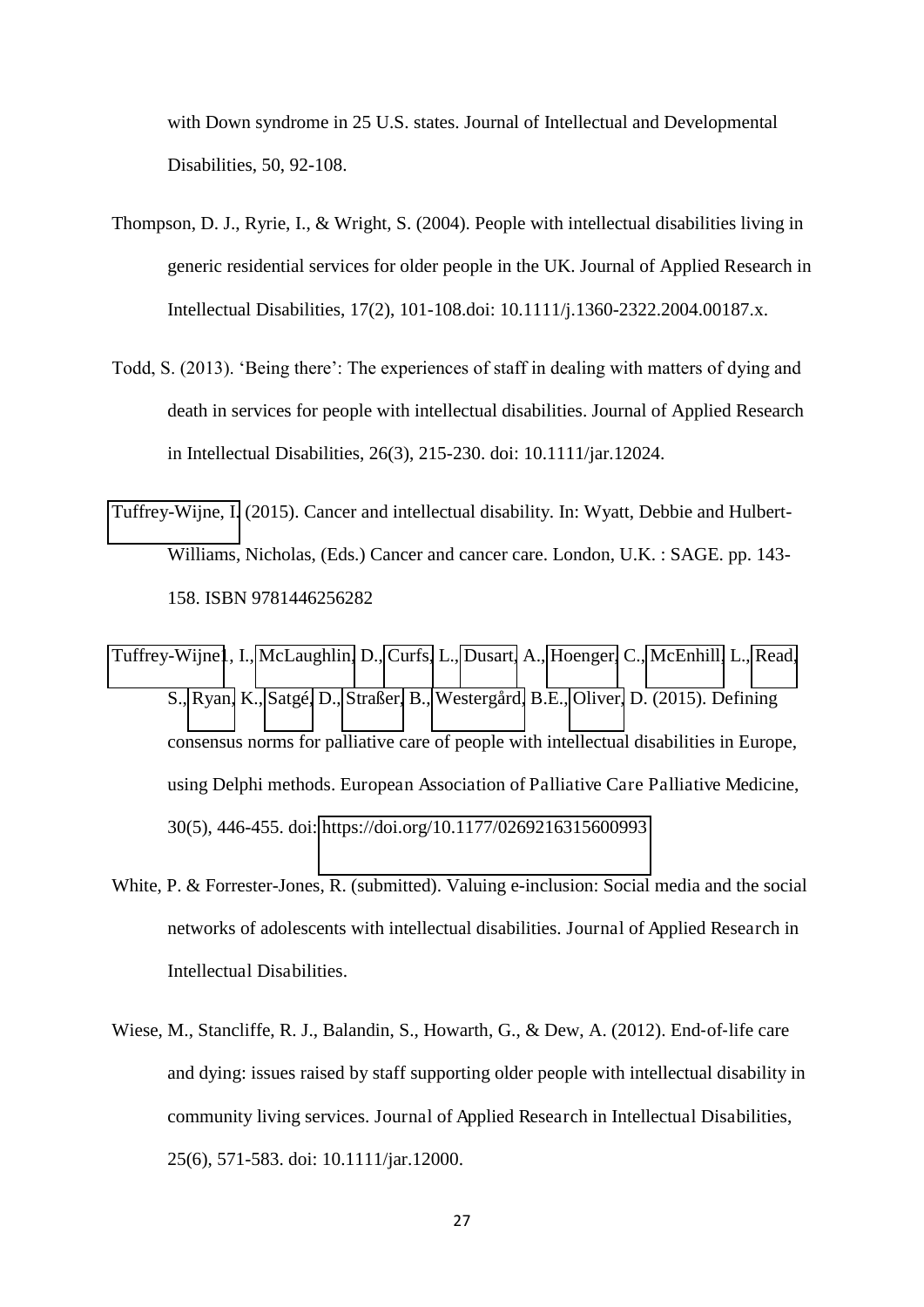- World Health Organisation. (2011). World Disability Report. Retrieved from www.who.int/disabilities/world\_report/2011/report.pdf
- Yin, R. (2014). Case Study Research Design and Methods (5<sup>th</sup> ed.). London: Sage Publications.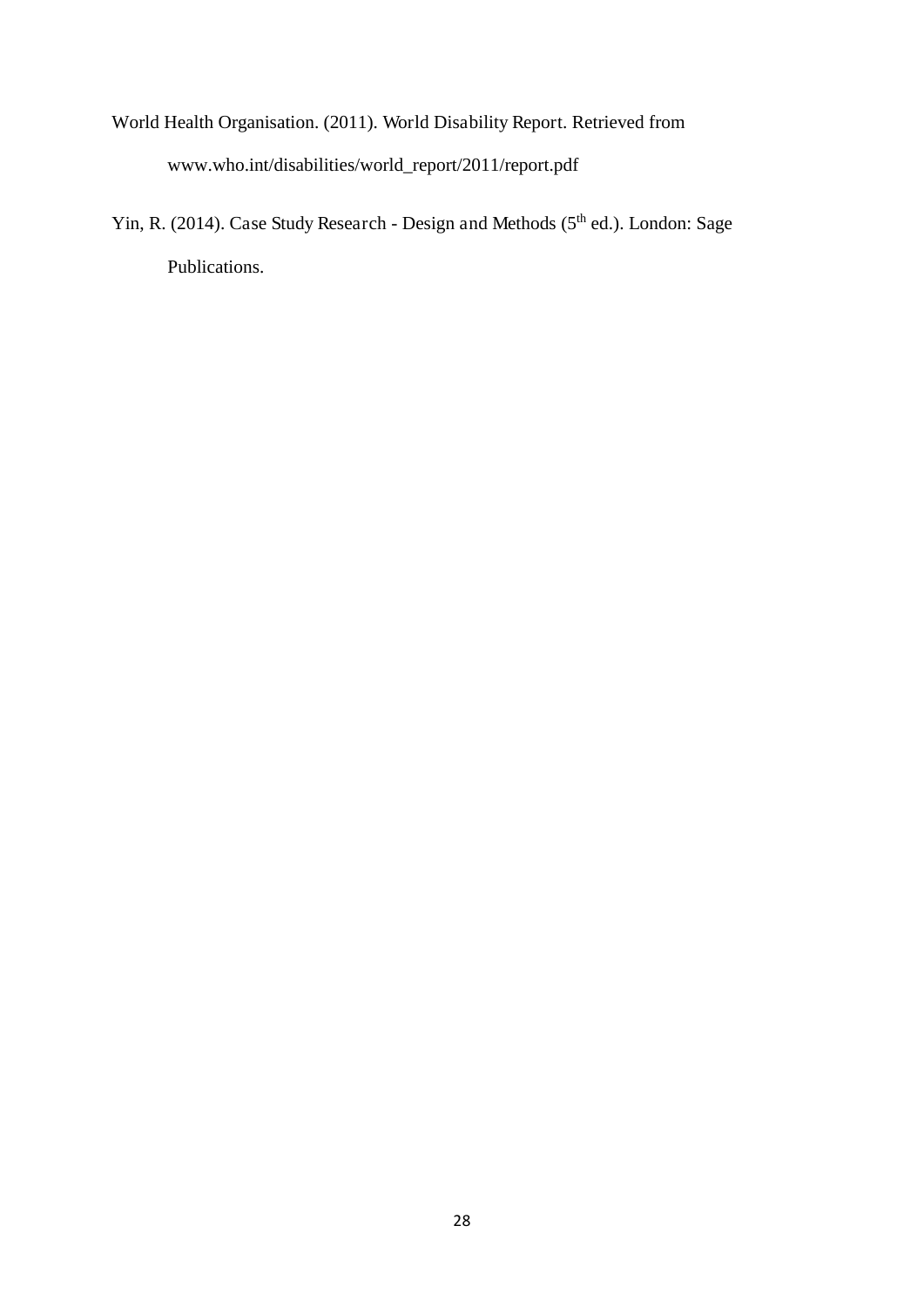|  | Residents' mood over the previous seven days (n=9) |  |  |  |  |  |
|--|----------------------------------------------------|--|--|--|--|--|
|--|----------------------------------------------------|--|--|--|--|--|

| $x_1, x_2, x_3, x_4, x_5, x_6, x_7, x_8, x_9, x_1, x_2, x_3, x_4, x_5, x_6, x_7, x_8, x_9, x_1, x_2, x_3, x_4, x_5, x_6, x_7, x_8, x_9, x_1, x_2, x_3, x_4, x_5, x_6, x_7, x_8, x_9, x_1, x_2, x_3, x_4, x_5, x_6, x_7, x_8, x_9, x_1, x_2, x_3, x_4, x_5, x_6, x_7, x_8, x_9, x_1,$ |                |                |                          |                           |
|--------------------------------------------------------------------------------------------------------------------------------------------------------------------------------------------------------------------------------------------------------------------------------------|----------------|----------------|--------------------------|---------------------------|
|                                                                                                                                                                                                                                                                                      | Min            | Max            | $\underline{\mathbf{M}}$ | $\underline{\mathrm{SD}}$ |
| Cheerful*                                                                                                                                                                                                                                                                            | $\overline{2}$ | $\overline{4}$ | 2.89                     | .60                       |
| Worried/Anxious**                                                                                                                                                                                                                                                                    | $\overline{2}$ | $\overline{4}$ | 3.00                     | .87                       |
| Frustrated**                                                                                                                                                                                                                                                                         | $\overline{2}$ | $\overline{4}$ | 3.44                     | .88                       |
| Full of energy $*$                                                                                                                                                                                                                                                                   | 1              | $\overline{4}$ | 2.00                     | 1.32                      |
| Sad**                                                                                                                                                                                                                                                                                | 3              | $\overline{4}$ | 3.89                     | .33                       |
| Content*                                                                                                                                                                                                                                                                             | $\overline{2}$ | 4              | 3.11                     | .78                       |
| Distressed**                                                                                                                                                                                                                                                                         | $\overline{2}$ | $\overline{4}$ | 3.22                     | .83                       |
| $Lively*$                                                                                                                                                                                                                                                                            | 1              | $\overline{4}$ | 1.89                     | 1.05                      |
| Irritable**                                                                                                                                                                                                                                                                          |                | $\overline{4}$ | 3.33                     | 1.00                      |
| Fed-up**                                                                                                                                                                                                                                                                             | 3              | 4              | 3.67                     | .50                       |
| That he/she has things<br>to look forward to*                                                                                                                                                                                                                                        |                | 4              | 2.22                     | 1.30                      |

 $*1$  = Not at all; 2 = A little; 3 = Quite a bit; 4 = A lot

\*\*1=A lot; 2 = Quite a bit; 3 = A little; 4 = Not at all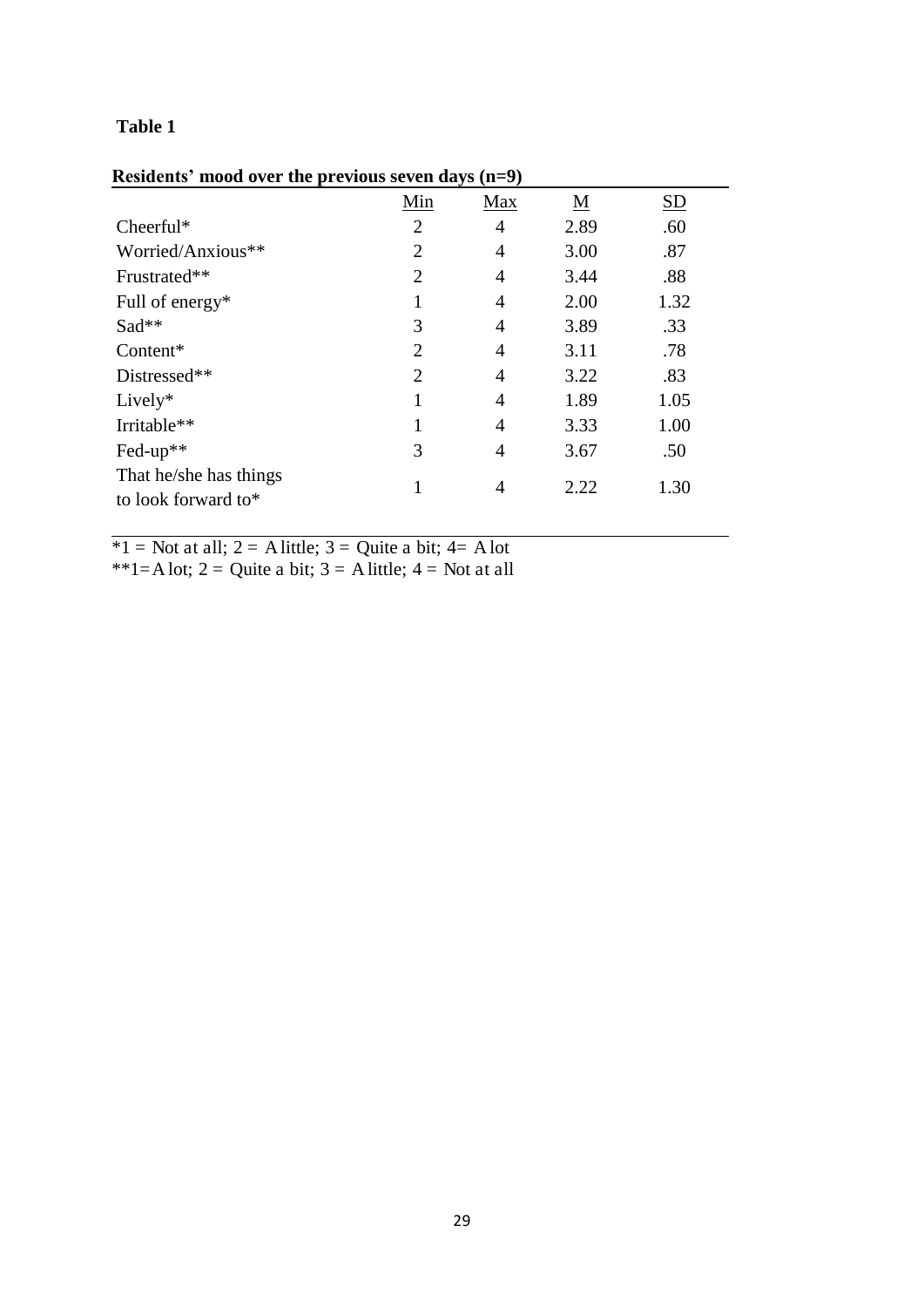| Residents' memory over the previous seven days $(n = 9)$ |     |                |      |      |  |
|----------------------------------------------------------|-----|----------------|------|------|--|
|                                                          | Min | Max            | Mean | SD   |  |
| His/her memory in general?                               | 4   | 4              | 4.00 | .000 |  |
| Forgetting things that<br>happened a long time ago?      | 4   | 4              | 4.00 | .000 |  |
| Forgetting things that<br>happened recently?             | 4   | $\overline{4}$ | 4.00 | .000 |  |
| Forgetting people's names?                               | 4   | $\overline{4}$ | 4.00 | .000 |  |
| Forgetting where he/she is?                              | 3   | $\overline{4}$ | 3.89 | .333 |  |
| Forgetting what day it is?                               | 4   | 4              | 4.00 | .000 |  |
| His/her thoughts being<br>muddled?                       | 3   | 4              | 3.89 | .333 |  |
| Difficulty making<br>decisions?                          | 4   | 4              | 4.00 | .000 |  |
| Difficulty making<br>him/herself understood?             | 2   | 4              | 3.67 | .707 |  |
|                                                          |     |                |      |      |  |

**Residents' memory over the previous seven days**  $(n - 9)$ 

\*1=A lot; 2 = Quite a bit; 3 = A little; 4 = Not at all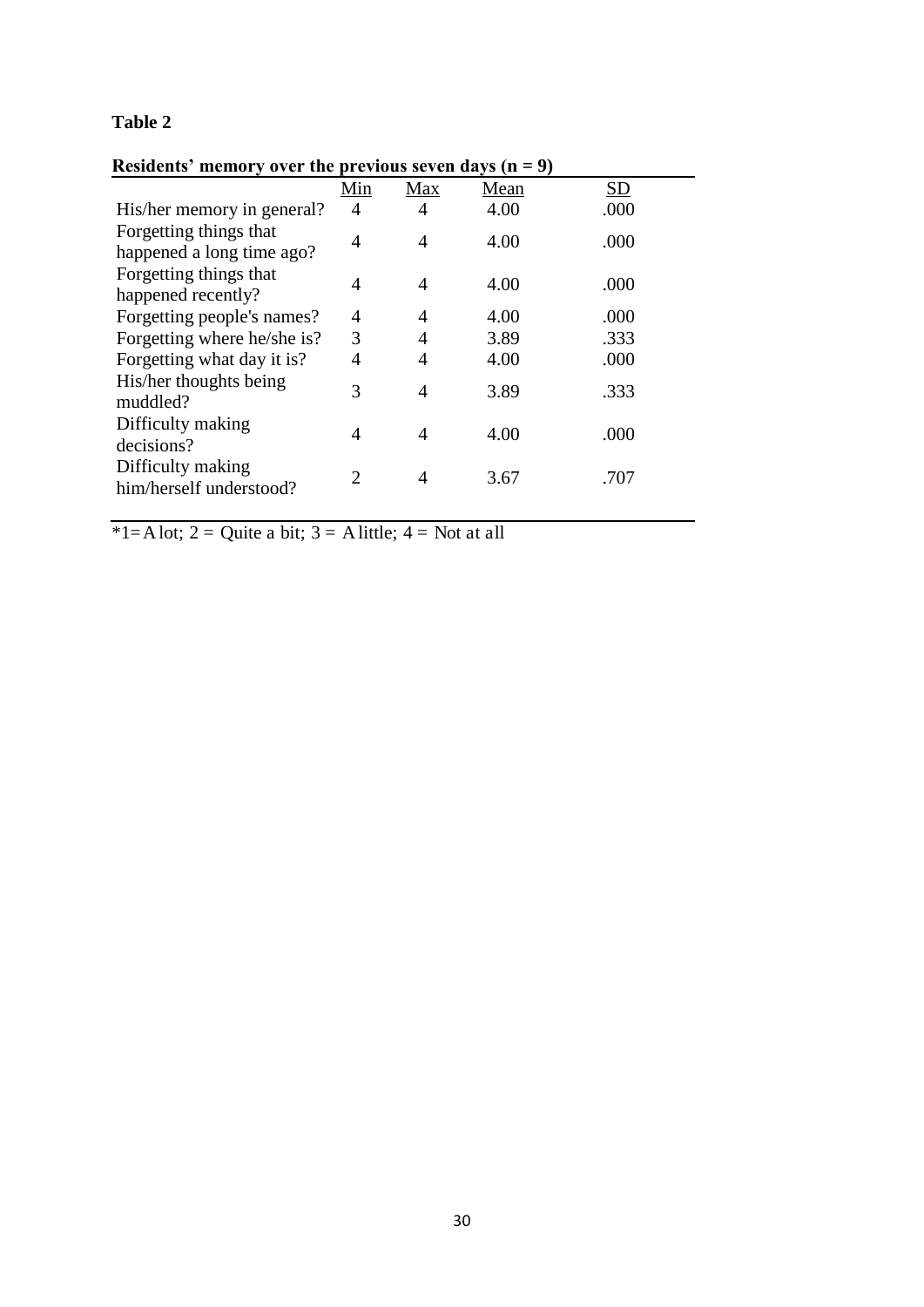## **Residents' aspects of their everyday lives (n = 9)**

|                                                | Min | Max | Mean | SD    |
|------------------------------------------------|-----|-----|------|-------|
| Keeping him/herself clean?                     | 2   | 4   | 3.78 | .667  |
| Keeping him/herself looking nice?              | 2   | 4   | 3.11 | .928  |
| Getting what he/she wants from the shops?      |     |     | 3.56 | 1.014 |
| Using money to pay for things?                 |     |     | 4.00 | .000  |
| Looking after his/her finances?                | 4   |     | 4.00 | .000  |
| Things takings longer than they used to?       | 3   | 4   | 3.78 | .441  |
| Getting in touch with people?                  | 3   | 4   | 3.78 | .441  |
| Not having enough company?                     | 3   |     | 3.89 | .333  |
| Not being able to help other people?           | 3   | 4   | 3.89 | .333  |
| Not being able to play a useful part in things | 3   | 4   | 3.78 | .441  |
| His/her physical health?                       | 3   | 4   | 3.78 | .441  |
|                                                |     |     |      |       |

\*1=A lot; 2 = Quite a bit; 3 = A little; 4 = Not at all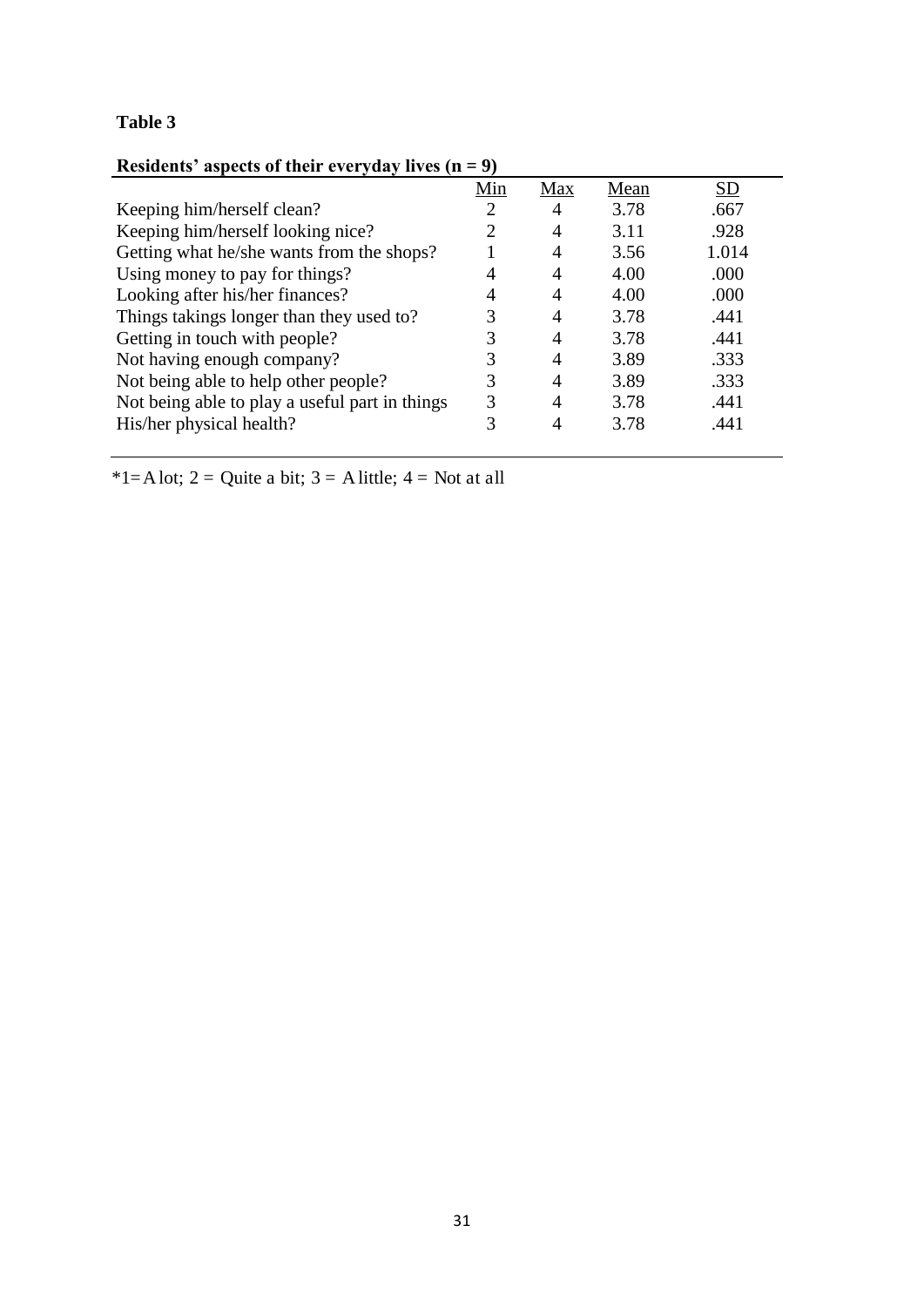## **Resident Choice Scale\***

| <b>Area of Life</b>             | Min            | Max            | Mean | <b>SD</b> |
|---------------------------------|----------------|----------------|------|-----------|
| <b>Meals</b>                    |                |                |      |           |
| Time of evening meal            | $\overline{2}$ | 4              | 3.67 | 0.71      |
| Content of evening meal         | $\overline{c}$ | 4              | 3.67 | 0.71      |
| Where they eat                  | $\mathbf{1}$   | 4              | 3.44 | 1.13      |
| <b>Household Appearance/</b>    |                |                |      |           |
| <b>Possessions</b>              |                |                |      |           |
| Furnishings in the home         | $\mathbf{1}$   | 4              | 1.78 | 1.09      |
| Furnishings in the              | 4              | 4              | 4.00 | 0.00      |
| bedroom                         |                |                |      |           |
| Personal possessions            | 4              | 4              | 4.00 | 0.00      |
| <b>Keeping Pets</b>             | 1              | 3              | 1.78 | 0.97      |
| <b>Personal Appearance</b>      |                |                |      |           |
| Clothes they purchase           | $\overline{2}$ | $\overline{4}$ | 3.78 | 0.67      |
| Clothes they wear each          | $\overline{2}$ | 4              | 3.78 | 0.67      |
| day                             |                |                |      |           |
| Haircut                         | 3              | 4              | 3.78 | 0.44      |
| <b>Major Home Decisions</b>     |                |                |      |           |
| Who they live with              | $\mathbf{1}$   | $\mathbf{1}$   | 1.00 | 0.00      |
| Where they live                 | 1              | 3              | 1.89 | 1.05      |
| Moving home in the future       | 1              | $\overline{4}$ | 1.33 | 1.00      |
| <b>Household Routines</b>       |                |                |      |           |
| Time they go to bed             | 4              | 4              | 4.00 | 0.00      |
| Time spent in bathroom          | 4              | 4              | 4.00 | 0.00      |
| Access to a private area        | 4              | 4              | 4.00 | 0.00      |
| Household routines              | 1              | $\overline{4}$ | 2.11 | 1.27      |
| <b>Leisure and</b>              |                |                |      |           |
| <b>Relationships</b>            |                |                |      |           |
| Activities in residence         | 3              | 4              | 3.89 | 0.33      |
| Intimate relationships          | 4              | 4              | 4.00 | 0.00      |
| Going out                       | $\overline{2}$ | 4              | 3.22 | 0.83      |
| Holidays                        | $\mathbf{1}$   | 4              | 3.11 | 1.05      |
| <b>Staffing Issues</b>          |                |                |      |           |
| <b>Recruitment of Staff</b>     | 1              | $\mathfrak{Z}$ | 2.22 | 0.83      |
| <b>Staff Performance Review</b> | 1              | $\overline{c}$ | 1.11 | 0.33      |
| Firing of unsuitable Staff      | 1              | $\overline{2}$ | 1.22 | 0.44      |
| <b>Employment/Daytime</b>       |                |                |      |           |
| <b>Activity</b>                 |                |                |      |           |
| Employment                      | $\mathbf{1}$   | $\mathbf{1}$   | 1.00 | 0.00      |
| <b>Activities Centre</b>        | 3              | $\overline{4}$ | 3.89 | 0.33      |

\*1= residents have no choice, 2=residents have little choice, 3=residents can express preferences, 4=residents have final say.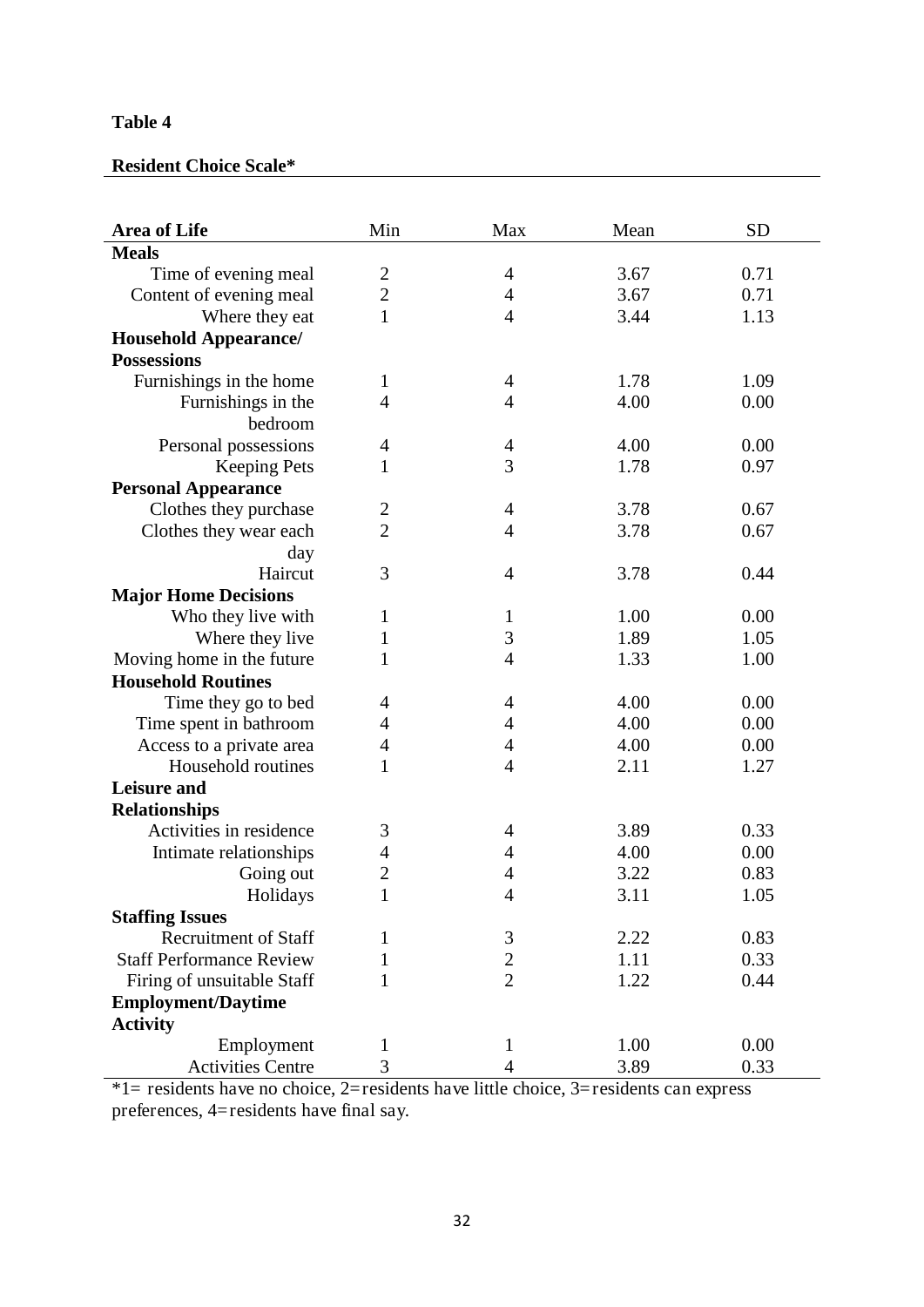## **Social support and interactional behaviours provided by network members**

| Support type                                            | Other residents  | *Staff<br>in LH | Visiting<br>professionals | Volunteer/advocate | Retail<br>$(shops)$ | Partner/spouse   | Family           | Total          |
|---------------------------------------------------------|------------------|-----------------|---------------------------|--------------------|---------------------|------------------|------------------|----------------|
| Personal                                                | $\boldsymbol{0}$ | 2(6)            | $\boldsymbol{0}$          | $\boldsymbol{0}$   | $\boldsymbol{0}$    | $\boldsymbol{0}$ | 5(16)            | 31             |
| Domestic                                                | 1(3)             | 31(79)          | $\boldsymbol{0}$          | $\overline{0}$     | $\boldsymbol{0}$    | $\boldsymbol{0}$ | 7(18)            | 39             |
| Material                                                | 1(2)             | 36(59)          | 5(8)                      | $\boldsymbol{0}$   | $\overline{0}$      | $\overline{0}$   | 19(31)           | 61             |
| Decisions                                               | $\boldsymbol{0}$ | 40(64)          | 4(6)                      | $\overline{0}$     | 1(2)                | $\overline{0}$   | 17(27)           | 62             |
| Confiding                                               | $\overline{0}$   | 11(52)          | 3(14)                     | $\boldsymbol{0}$   | 0                   | $\boldsymbol{0}$ | 7(33)            | 21             |
| Companionship                                           | 7(10)            | 33(46)          | 2(3)                      | 2(3)               | 2(3)                | 2(3)             | 23(32)           | 71             |
| Invisible                                               | 8(10)            | 38(47)          | 8(10)                     | 2(2)               | 2(2)                | 1(1)             | 22(27)           | 81             |
| Critical                                                | 8(20)            | 22(56)          | $\boldsymbol{0}$          | $\boldsymbol{0}$   | 1(2)                | 1(2)             | 7(18)            | 39             |
| Interactional<br>behaviours<br>Reciprocity<br>Frequency | 3(11)            | 6(23)           | $\boldsymbol{0}$          | $\boldsymbol{0}$   | $\boldsymbol{0}$    | 2(8)             | 15(57)           | 26             |
| Duration                                                |                  |                 |                           |                    |                     |                  |                  |                |
| $<$ 1 years                                             | 8(14)            | 38(67)          | 6(10)                     | 2(3)               | 2(3)                | 1(2)             | $\overline{0}$   | 57             |
| $>1$ year                                               | 1(3)             | 2(7)            | 2(7)                      | $\overline{0}$     | $\boldsymbol{0}$    | 1(3)             | 24 (80)          | 30             |
| Closeness                                               |                  |                 |                           |                    |                     |                  |                  |                |
| (very close/best)<br>friend)                            | 9(11)            | 37(47)          | 4(5)                      | 2(2)               | 1(1)                | 2(2)             | 24(30)           | 79             |
| Feelings about                                          |                  |                 |                           |                    |                     |                  |                  |                |
| relationship                                            |                  |                 |                           |                    |                     |                  |                  |                |
| (best)                                                  | 1(5)             | 7(35)           | $\mathbf{0}$              | $\boldsymbol{0}$   | $\boldsymbol{0}$    | 1(5)             | 11(55)           | 20             |
| (good)                                                  | 4(9)             | 26(56)          | 1(2)                      | 2(4)               | 1(2)                | 1(2)             | 11(24)           | 46             |
| (neutral)                                               | 4(21)            | 5(26)           | 7(37)                     | $\boldsymbol{0}$   | 1(5)                | $\boldsymbol{0}$ | 2(10)            | 19             |
| (bad)                                                   | 0                | 2(100)          | $\boldsymbol{0}$          | $\boldsymbol{0}$   | $\boldsymbol{0}$    | $\boldsymbol{0}$ | $\boldsymbol{0}$ | $\overline{2}$ |

Key: Values are given as n (%). \*Staff includes key worker and ex-staff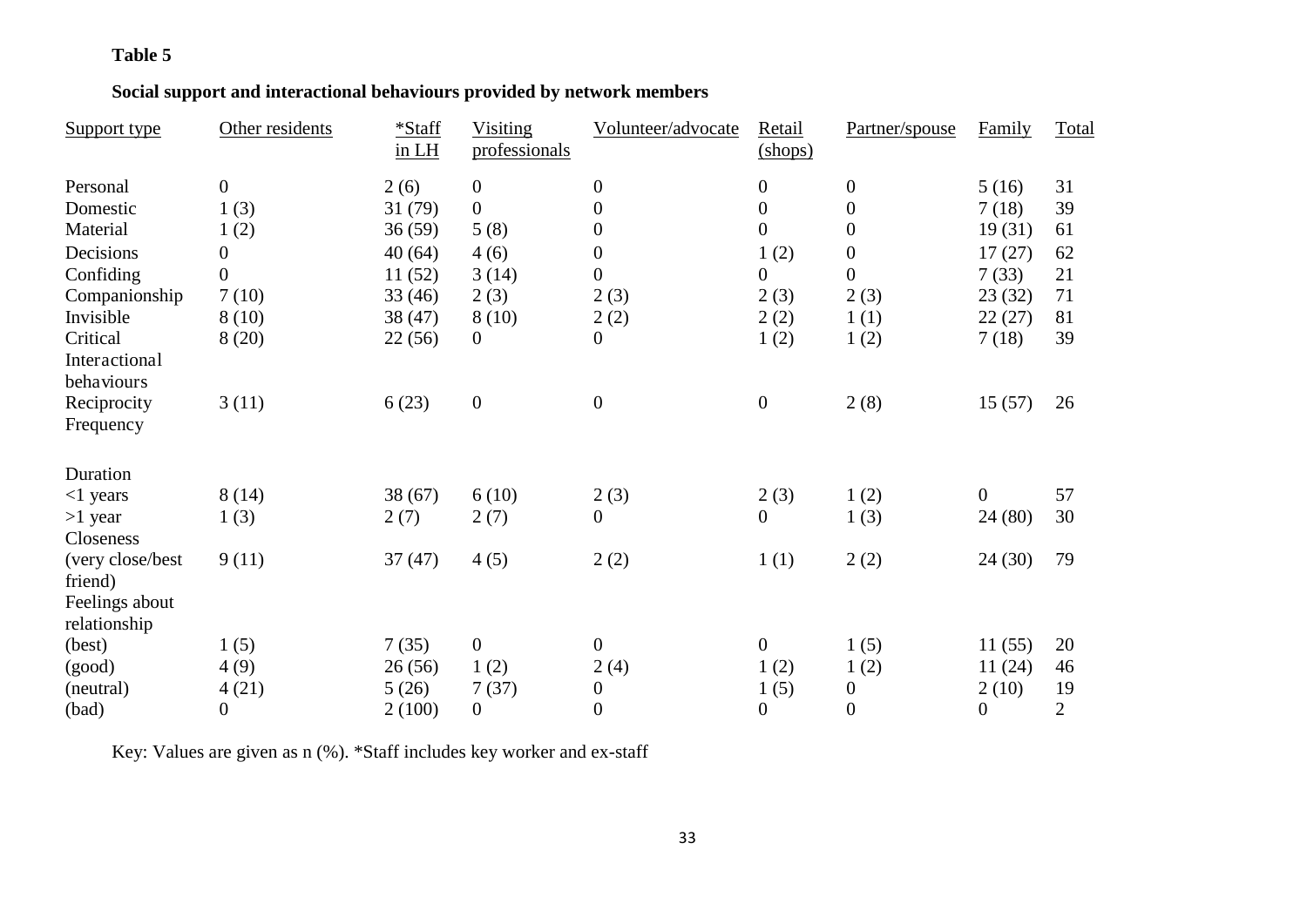| Activity                                            | Time                                                                | Total hours<br>pa | Cost   |  |
|-----------------------------------------------------|---------------------------------------------------------------------|-------------------|--------|--|
| Weekly meeting                                      | Trustee Chair, 1.0 hours per week                                   | 52 hours pa       | £328   |  |
| Regular attendance at Trustee<br>meetings           | Eight members, 2.5 hours every 2<br>months                          | 120 hours pa      | £757   |  |
| Annual meeting                                      | 15 members, 2.5 hours per annum                                     | 37.5 hours pa     | £237   |  |
| Regular trustee presence on-site                    | Three members, 6 hours per week                                     | 936 hours pa      | £5,906 |  |
| Volunteer time                                      | 3 people, 2 hours per week                                          | 312 hours pa      | £1,969 |  |
| Additional staff time                               | Impossible to identify these hours<br>so we cannot estimate a value | Not available     | £0     |  |
| Donations in kind                                   | Impossible to quantify                                              | Not available     | £0     |  |
|                                                     | Total cost per year                                                 |                   | £9,197 |  |
| Average cost per resident $(n=15)$ per year<br>£613 |                                                                     |                   |        |  |

## **Trustee and volunteer time and estimated costs**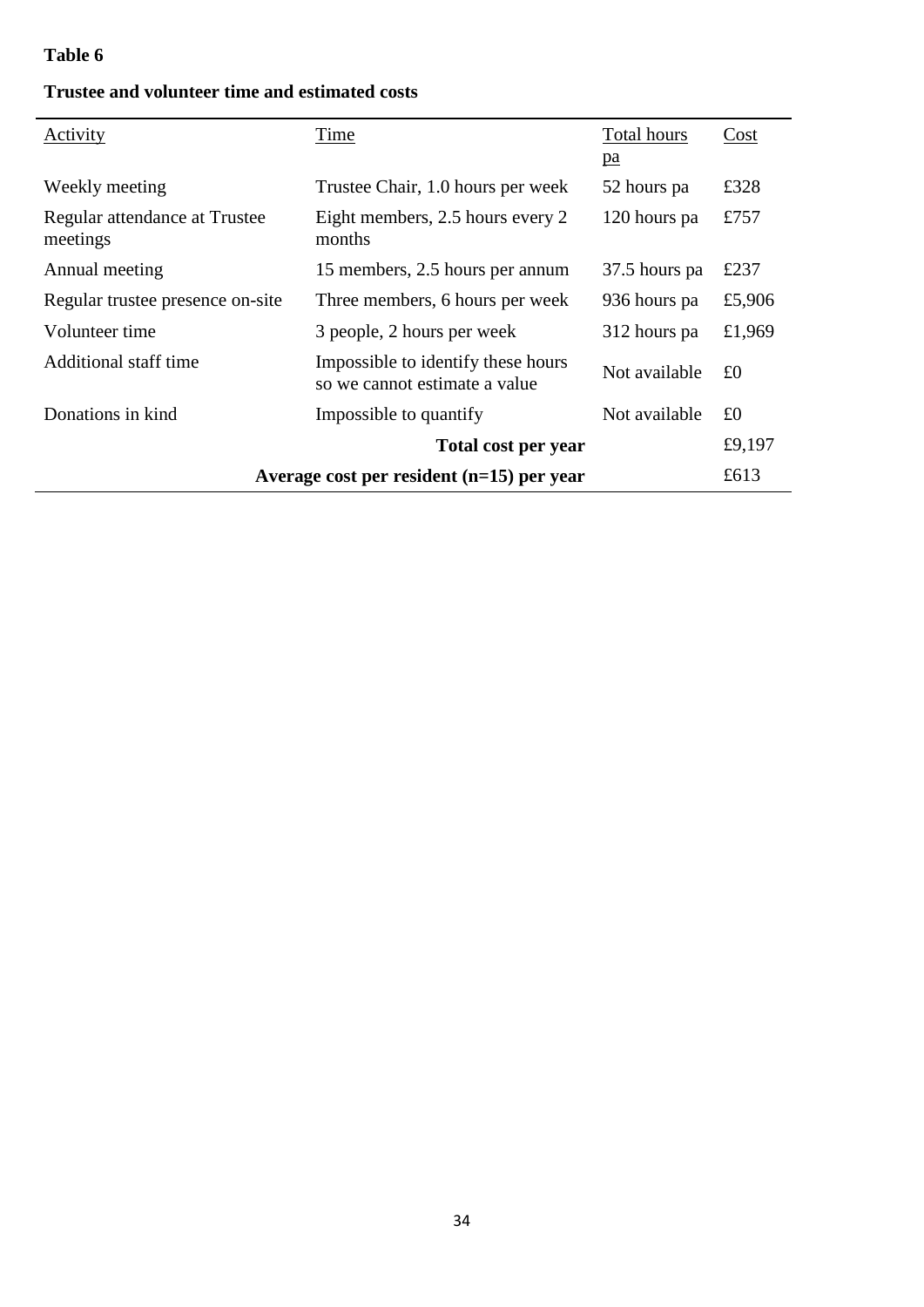## **Additional off-site support services used by residents and their associated costs**

| Service                                                            | <u>Use</u>                                                                                                                         | Calculation        | Cost    |
|--------------------------------------------------------------------|------------------------------------------------------------------------------------------------------------------------------------|--------------------|---------|
|                                                                    |                                                                                                                                    |                    |         |
| Hospital inpatient                                                 | Short stays 4-5 times a year, usually for general health issues and travelling to<br>hospital by ambulance as an emergency.        | $£3,283+£177)*4.5$ | £15,570 |
| Hospital outpatient clinics                                        | Used 4-5 times a month, for general health, psychiatric and psychology services,<br>and the wheelchair clinic                      | £135*4.5*12        | £7,290  |
| Accident and Emergency Dept.                                       | Staff members take residents to A&E this happens once or twice a year                                                              | £117*1.5           | £176    |
| General practitioner                                               | Visits once a week, staying for 15 minutes; unit cost includes travel                                                              | £218/4*52          | £2,834  |
| Dentist                                                            | Residents have a six-monthly check-up, mostly at LH                                                                                | £18*15*2           | £540    |
| Optician                                                           | Visits every 6 months for annual sight tests, staying for about 2 hours                                                            | £29.90 $*15$       | £449    |
| Physiotherapist, occupational<br>or speech $\&$ language therapist | Community-based therapists visit around twice a month staying 1-3 hours to<br>assess or treat residents; assumes 30 minutes travel | £30*2.5*12*2       | £1,800  |
| Foot practitioner /reflexologist                                   | Every two weeks for 4.5 hours; assumes 30 minutes travel                                                                           | £30*5*12*2         | £3,600  |
| Dietician                                                          | When advised by HEN team. Around twice a year for an hour; assumes 30<br>minutes travel                                            | £30*1.5*2          | £90     |
| Community nurses                                                   | Visits once every 3 months to attend to a resident's additional health needs;<br>assumes a 30-minute visit, plus 30 minutes travel | £42*1*4            | £168    |
| Home Enteral Nutrition (HEN)<br>team member                        | Visits once every 6 months for an hour to assess or check residents who are fed<br>this way; assumes 30 minutes travel             | £42*1.5*2          | £126    |
| Care managers                                                      | Visits once a year per resident for their annual review, generally for 1-3 hours,<br>assumes one hour travel                       | £40*3*1            | £120    |
|                                                                    |                                                                                                                                    | Total per annum    | £32,763 |
|                                                                    | Average cost per resident $(n=15)$ per annum £2,184                                                                                |                    |         |